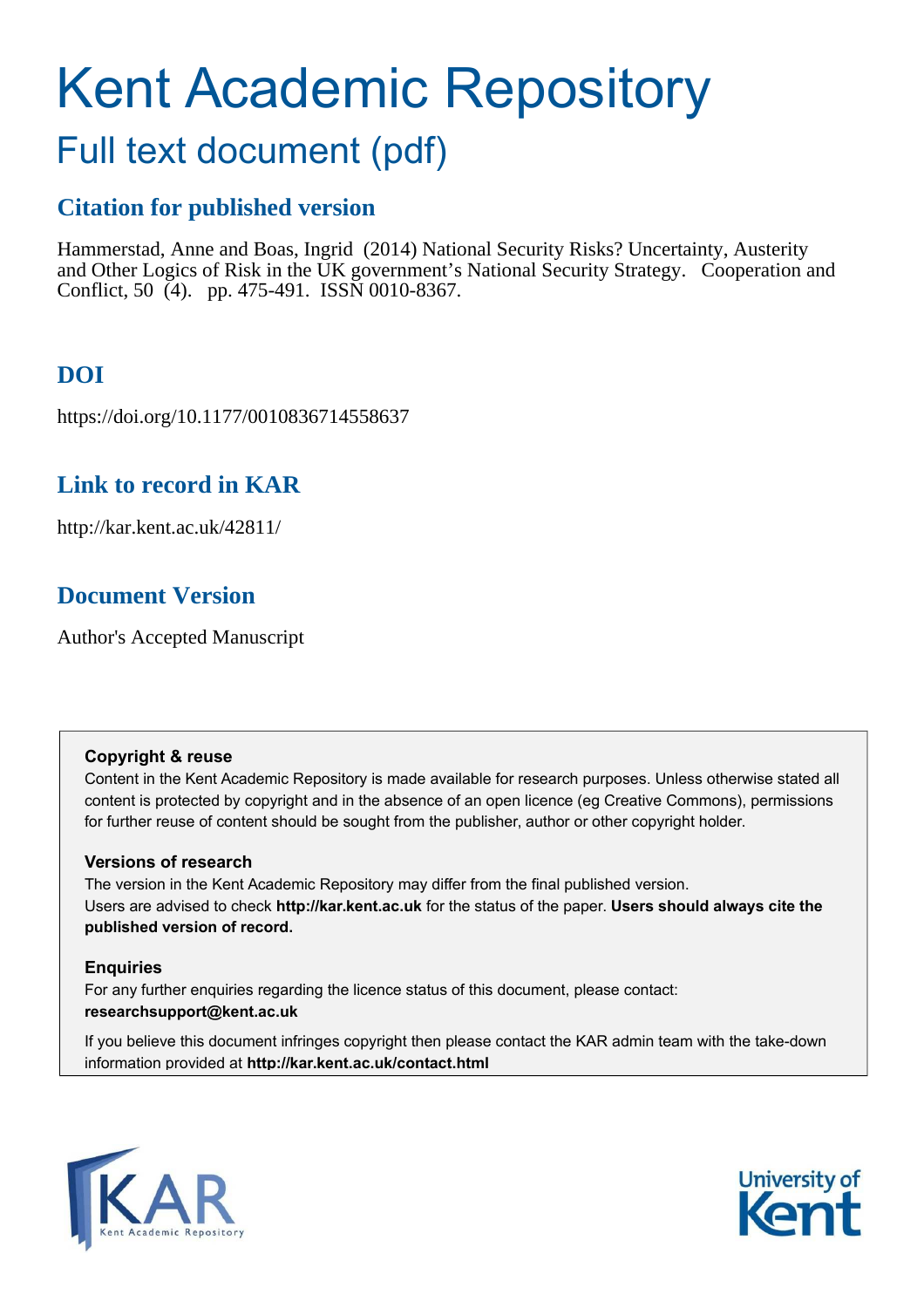

#### National security risks? Uncertainty, austerity and other logics of risk in the UK government's national security strategy

 $\bullet$ 

| Journal:         | Cooperation and Conflict                                                                                                                                                                                                                                                                                                                                                                                                                                                                                                                                                                                                                                                                                                                                         |
|------------------|------------------------------------------------------------------------------------------------------------------------------------------------------------------------------------------------------------------------------------------------------------------------------------------------------------------------------------------------------------------------------------------------------------------------------------------------------------------------------------------------------------------------------------------------------------------------------------------------------------------------------------------------------------------------------------------------------------------------------------------------------------------|
|                  | Manuscript ID:   CAC-13-0003.R1                                                                                                                                                                                                                                                                                                                                                                                                                                                                                                                                                                                                                                                                                                                                  |
| Manuscript Type: | Original Article                                                                                                                                                                                                                                                                                                                                                                                                                                                                                                                                                                                                                                                                                                                                                 |
| Keywords:        | concept of security, risk, securitisation, discourse analysis, UK, national<br>security strategy                                                                                                                                                                                                                                                                                                                                                                                                                                                                                                                                                                                                                                                                 |
| Abstract:        | Risk scholars within Security studies have argued that the concept of<br>security has gone through a fundamental transformation away from a<br>threat-based conceptualisation of defence, urgency and exceptionality to<br>one of preparedness, precautions and prevention of future risks, some of<br>which are calculable, others of which are not. This article explores whether<br>and how the concept of security is changing due to this 'rise of risk',<br>through a hermeneutically grounded conceptual and discourse analysis of<br>the United Kingdom government's national security strategy (NSS) from<br>1998 to 2011. We ask how risk-security language is employed in the NSS;<br>what factors motivate such discursive shifts; and what, if any, |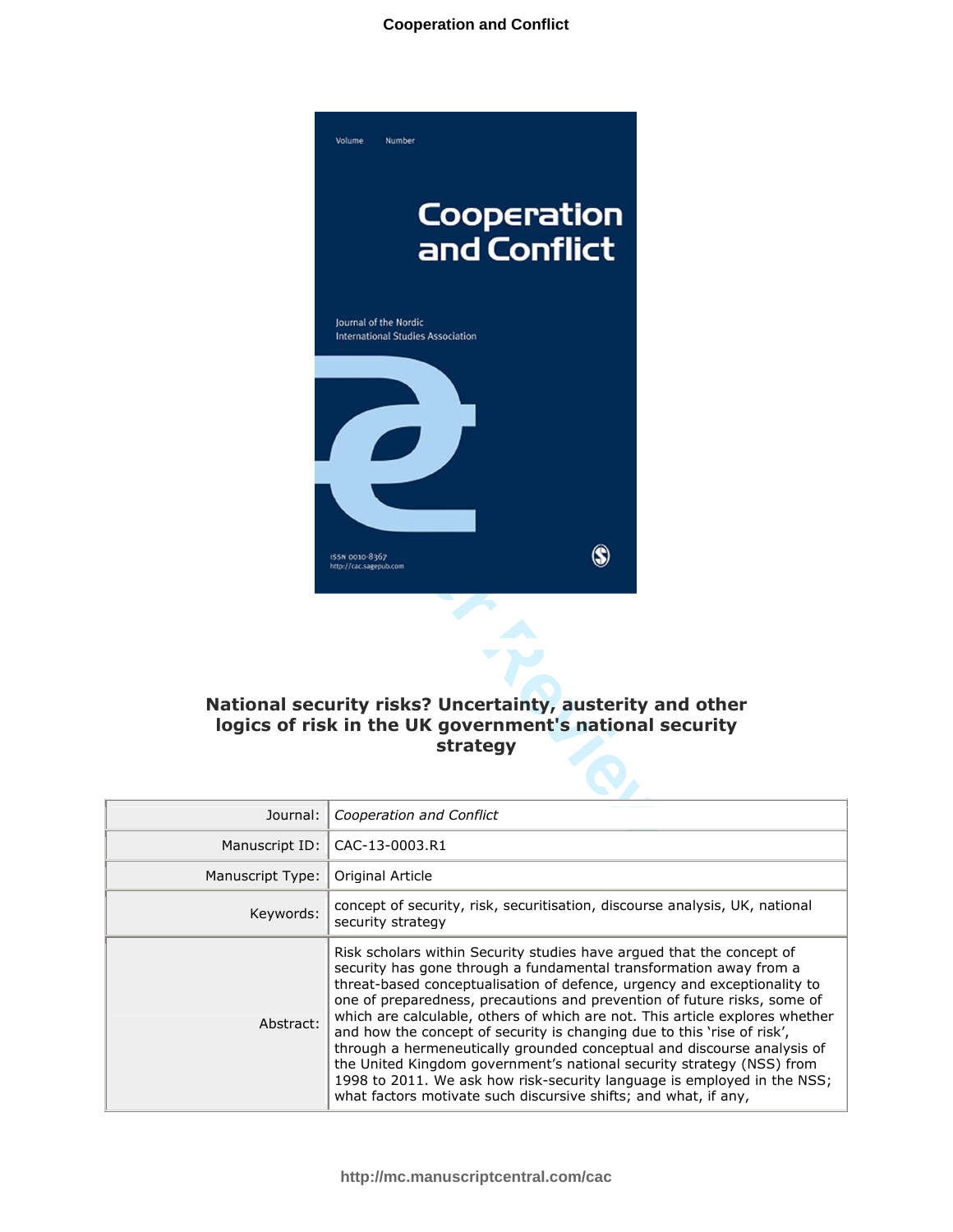| 1              |  |
|----------------|--|
| $\overline{c}$ |  |
|                |  |
|                |  |
|                |  |
|                |  |
|                |  |
|                |  |
|                |  |
|                |  |
|                |  |
|                |  |
|                |  |
|                |  |
|                |  |
|                |  |
|                |  |
|                |  |
|                |  |
|                |  |
|                |  |
|                |  |
|                |  |
|                |  |
|                |  |
|                |  |
|                |  |
|                |  |
|                |  |
|                |  |
|                |  |
|                |  |
|                |  |
|                |  |
|                |  |
|                |  |
|                |  |
|                |  |
|                |  |
|                |  |
| 39             |  |
|                |  |
| 40             |  |
| 41             |  |
| 42             |  |
| 43             |  |
| 44             |  |
| 45             |  |
| 46             |  |
| 47             |  |
| 48             |  |
| 49             |  |
| 50             |  |
| 51             |  |
| - .<br>52      |  |
| 53             |  |
| 54             |  |
|                |  |
| 55             |  |
| 56             |  |
| 57             |  |
| 58             |  |
| 59             |  |
| 60             |  |

consequences of these shifts can be discerned in UK national security practices. Our aim is twofold: to better understand shifts in the security understandings and policies of UK authorities; and to contribute to the conceptual debate on the significance of the rise of risk as a component of the concept of security. **SCHOLARONE™ FOR PROVISING** Manuscripts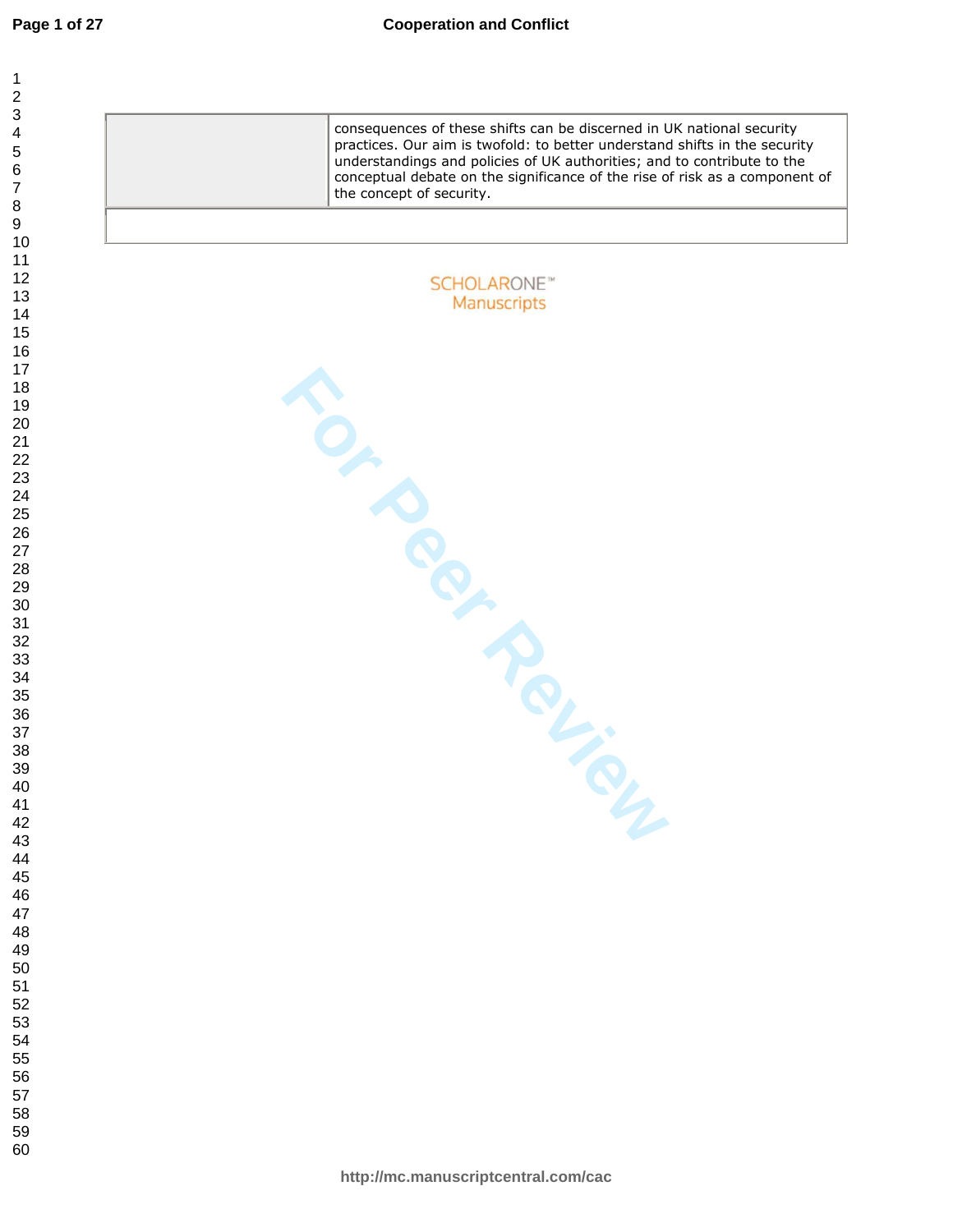# $\blacksquare$  National security risks? Uncertainty, austerity and other logics of risk in the UK government's national security strategy

Of course, in an age of uncertainty the unexpected will happen, and we must be prepared to react to that by making our institutions and infrastructure as resilient as we possibly can.<sup>1</sup>

ne introduction to the UK government's 2010 Nations<br>resented to Parliament, seems to confirm a recent corpolicy makers, security has become less about the defect<br>It is instead about precautions against and – when possi<br>f w This quote from the introduction to the UK government's 2010 National Security Strategy (NSS) document presented to Parliament, seems to confirm a recent contention by many security analysts: For policy makers, security has become less about the defence against known and specific threats. It is instead about precautions against and – when possible – prevention of future risks, some of which are calculable, others of which are not. Risk scholars within Security Studies have suggested that '[r]isk and uncertainty are the hallmarks of world politics at the dawn of the twenty-first century' (Williams, 2008: 58). Security practice no longer takes place within the Cold War paradigm of deterrence and defence, but follows the precautionary principle, where it is worth acting today because the possibility of catastrophe in the future is so calamitous that we cannot risk inaction.

-Individual quotes, such as the one above, may be striking, but are not necessarily symptomatic of deeper shifts in conceptualisations of security. In this article we investigate the extent to which the national security thinking behind the formulation of the United Kingdom's national security strategy (NSS) from 1998 to 2011 has taken on a language and logic of 'security risks'. We ask how risk-security language has been employed in the NSS; what the factors are that motivate such discursive shifts; and what, if any, consequences of these shifts can be discerned in UK national security practices. Our aim is twofold: to better understand shifts in the security understandings and policies of UK authorities; and to contribute to the conceptual debate on the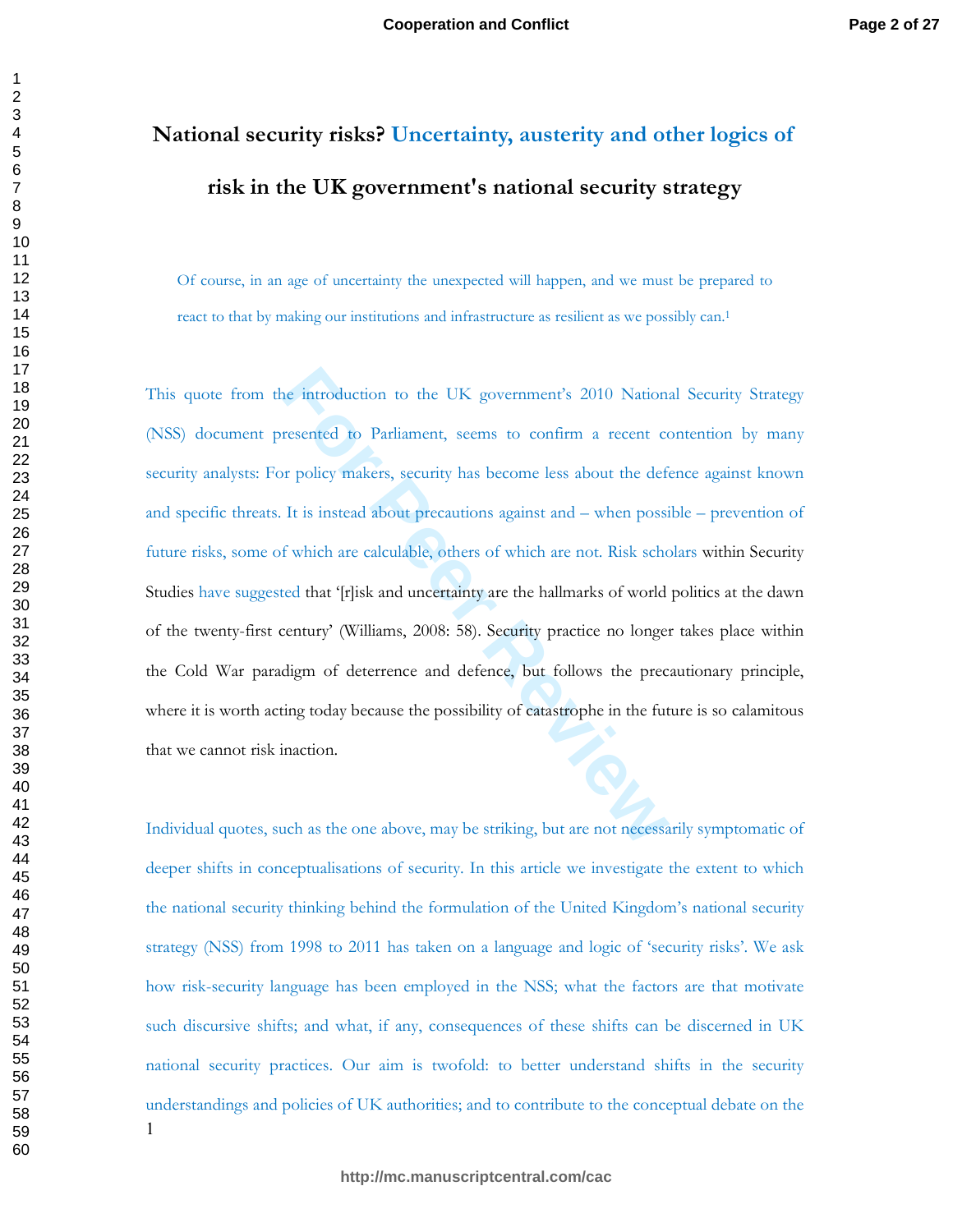#### **Cooperation and Conflict**

significance of the rise of risk as a component of the concept of security. While anchoring our investigation in discourse and conceptual analysis, we relate these findings hermeneutically to (perceived) changes in the security environment and in security policies and practices.

pred from economics and business studies. The main be<br>
is of the UK's national security strategy (NSS). The conce<br>
is in terms of the conceptual, practical and normative tene<br>
e suggest that the relative rise of risk in th We begin the article by discussing this methodological approach. Based on the work of Petersen (2013), we then identify three 'schools' of risk-security analysis in IR: 'Risk as governmentality' and 'global risk management' are both drawn from sociology; while the third school, 'political risk analysis', is adapted from economics and business studies. The main body of the article is our discourse analysis of the UK's national security strategy (NSS). The concluding section then reviews our findings in terms of the conceptual, practical and normative tenets of the three risksecurity schools. We suggest that the relative rise of risk in the NSS is significant, but does not  $$ yet - amount to a dramatic reconceptualisation of the concept of security among UK security policy makers.

#### A discursive and conceptual approach

We have chosen to centre our analysis on the discursive and conceptual level, rather than on security practices or context. While both the latter are highly significant, we do this for three reasons: First, it is useful to conduct systematic, in-depth empirical research on the nature and trajectory of 'the rise of risk' in the conceptualisations of security held by state security elites. Findings from such empirical research feed into theoretical debates on how political concepts such as 'security' can and do change. The meaning of the concept of security is not objectively defined but reflexive and constructed, and the answer to the question 'what is security' is worked out through political debate and embedded in historical and social traditions (Freeden, 1996: 52-53). An important part of security research – and indeed security theorising – must therefore be to study what, actually, security practitioners make of security in particular contexts. Following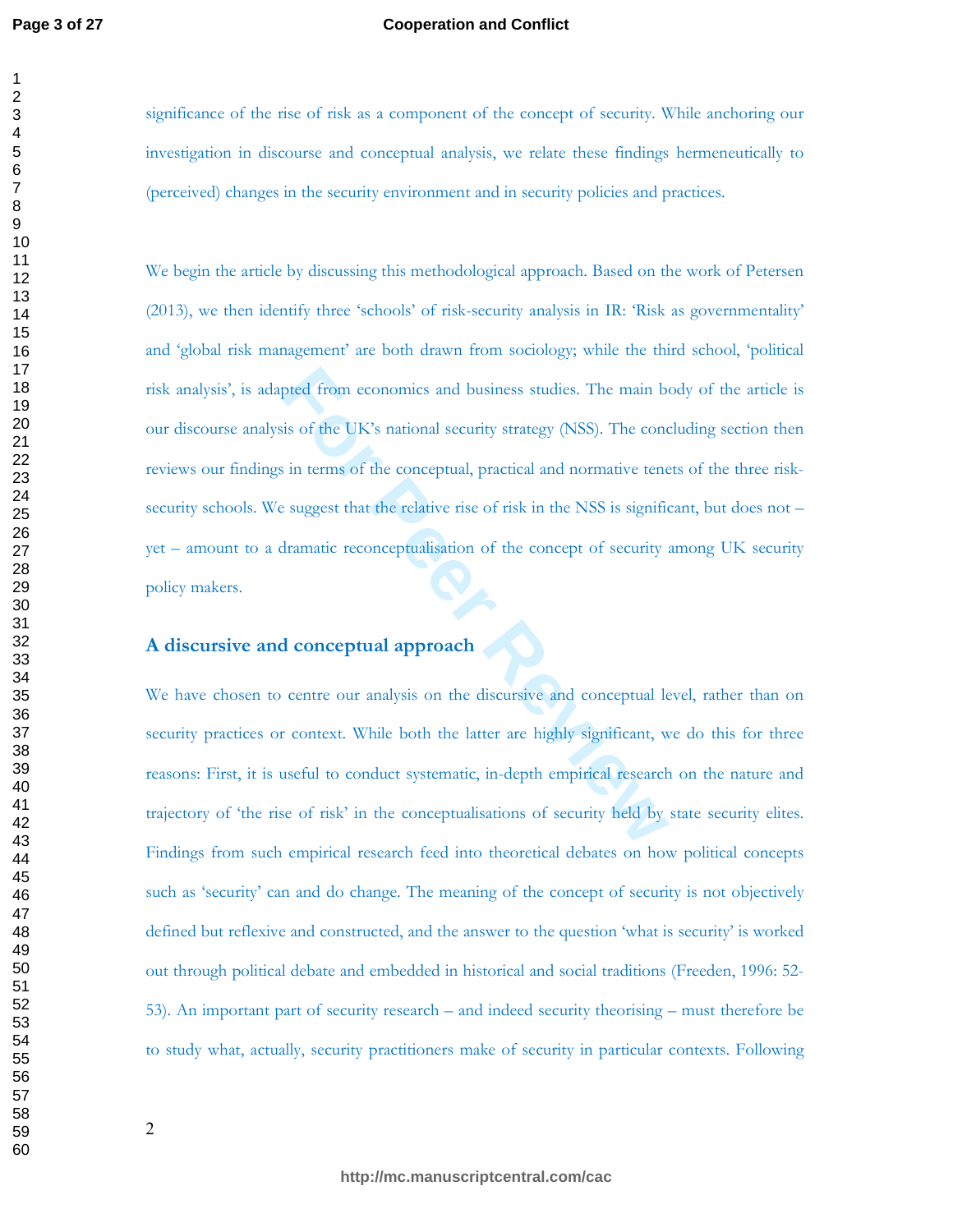Ciuta (2009: 325-325), this article is an effort at 'taking seriously the definitions and practices of actors'.

Second, and deeply connected to the first point, we wanted to do more than provide a snapshot of the official security discourse of the UK government. We study the core NSS documents from 1998 to 2011, to see not only how the concept of risk has been introduced, but also how its usage has changed and become more prominent over time. This enables us to reflect on how the concept of security is changing, and hence contribute to the long-standing Security Studies debate on the nature and durability of the concept of security.

rity is changing, and hence contribute to the long-standie and durability of the concept of security.<br>
) argues that neither 'risk nor security alone can be conspt'. This may be true about 'risk', but 'security' has a lor<br> Petersen (2012: 708) argues that neither 'risk nor security alone can be considered an analytical or theoretical concept'. This may be true about 'risk', but 'security' has a long history as a core political concept in philosophical and public debates on how to organise political communities. The question is not whether 'risk' is replacing 'security', but whether 'risk' is becoming an increasingly central and accepted component of contemporary conceptualisations of security. As is the case with all political concepts, the meaning of 'security' is never fixed and immutable. Political concepts are 'constructs that reflect social and historical usage' (Freeden, 1996: 52). This means the contents of the concept of security can change over time and across audiences, but not arbitrarily. When interpretations of the meaning of security change, they do so within the confines of what is intelligible and acceptable within the social, cultural and historical parameters of a particular time and place. Otherwise, the new interpretation is unlikely to take hold beyond academic debates (Hammerstad, 2014: 22).

The debate on risk in the International Relations literature has, in the view of Petersen (2012), been limited in comparison to that taking place in the field of sociology. She argues that 'risk studies within security studies cling to the very generalized descriptions of current social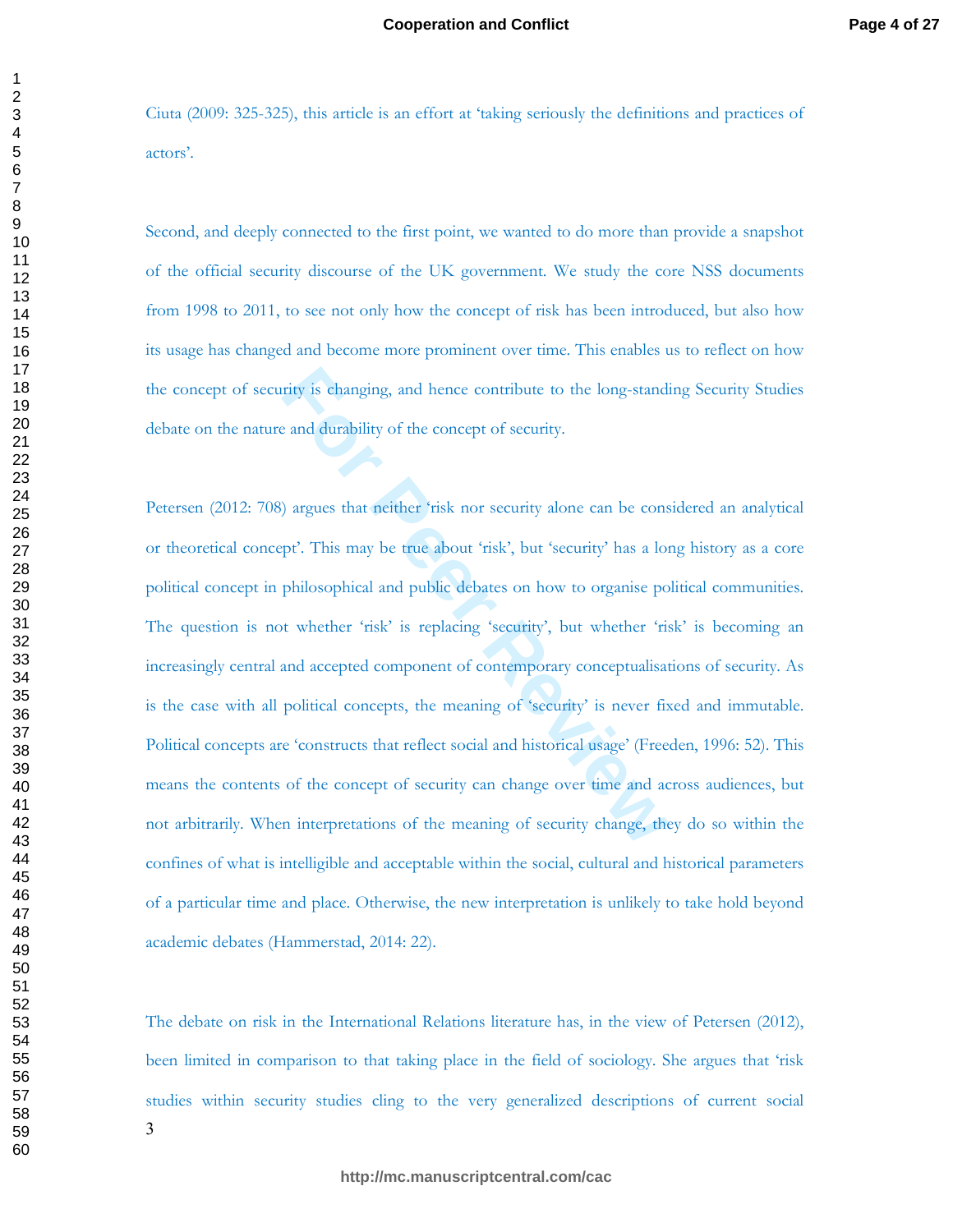#### **Cooperation and Conflict**

developments and trends; description such as "risk society", "culture of fear" or "risk/security dispositifs" which tends to conceal a possibly much greater variety of conceptual understandings in the daily practices of security agents' (Petersen, 2012: 696). The discourse analysis in this article provides an opportunity to move beyond generalisations about security in an 'era of uncertainty', and discover the nuanced and differing ways in which 'risk' is employed in the UK government's NSS. Some usages are mundane; others are transformative. The language of risk serves rhetorical purposes, but also reveals shifts in security elites' perception of the nature of the UK's external security environment.

**Follow Exercise Solution** Constrainers and the set of security changes, we discern changes in the mental landscapes changes in perceptions of what is deemed natural, cond desirable. How we think about security affect how This leads us to our third reason for focusing on discourse: discursive shifts are significant. By mapping discursive changes, we discern changes in the mental landscapes of security analysts and practitioners; changes in perceptions of what is deemed natural, convincing, possible, proper, necessary and desirable. How we think about security affect how we formulate security strategies, enact security policies, and even chose rhetorical tools. Security practices and changes in the material environment in turn affect discursive changes, in an hermeneutical circle between horizon, perception and practice. While our analysis centres on the discursive level, we relate our findings to changes in security practices and the external environment, in order to better understand not just how, but why, conceptualisations of security change, and what impact such changes have.

#### Three risk schools

Before embarking on an analysis of the UK government's national security strategy discourse, we briefly recount the academic discussion on the meaning and significance of the rise of risk. A risk approach has developed partially as a challenge to what has become the most dominant constructivist security approach, the Copenhagen School. In brief, the Copenhagen School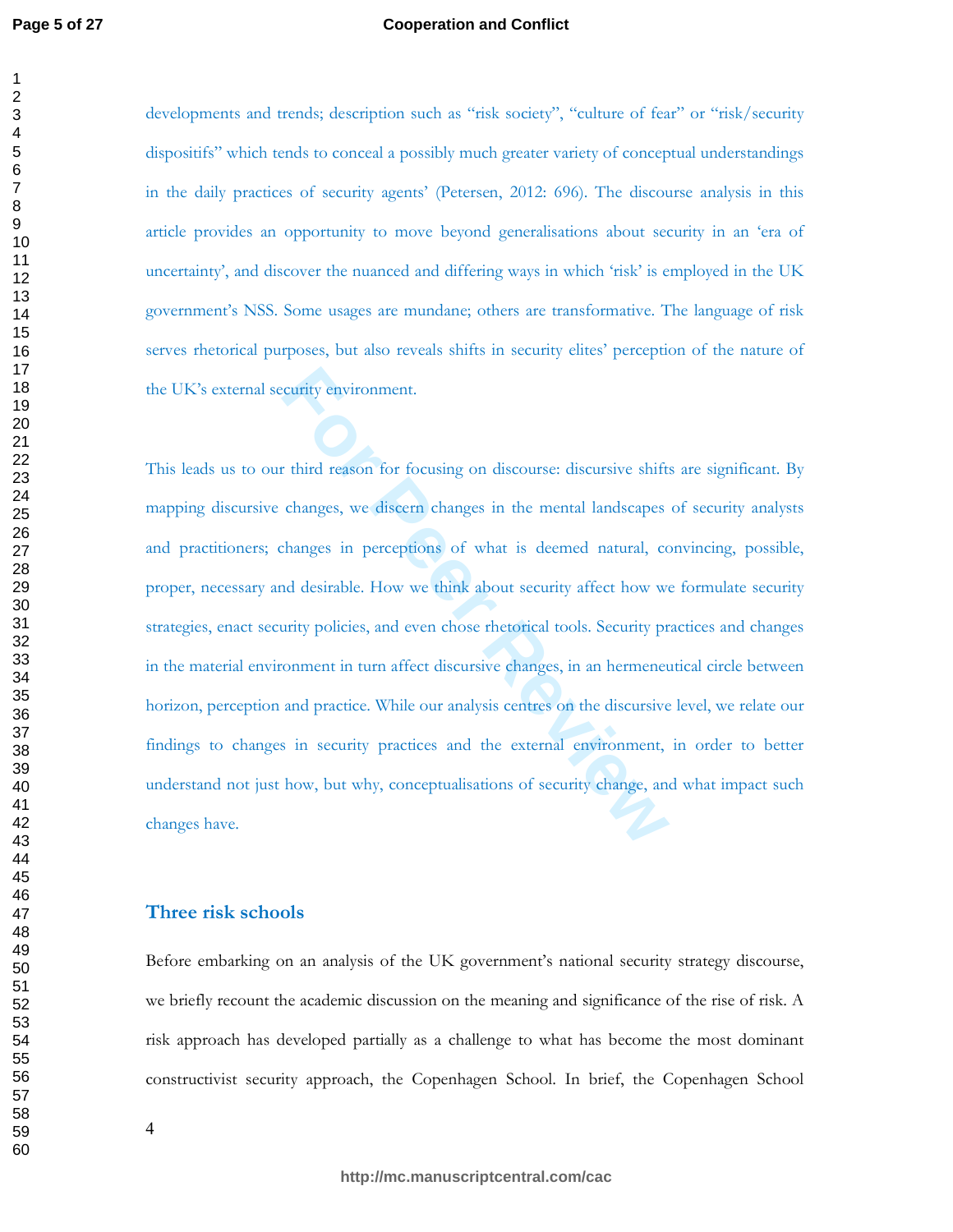based its original formulation of securitisation theory on a traditional conception of security revolving around notions of existential threat, survival, confrontation and competition. It maintains that a *securitised* issue acquires the logic of security; it becomes subsumed within a politics of survival and urgency that justifies exceptional measures to counteract the perceived threat (Buzan et al, 1998).

f security: 'risk-security writers are not suggesting an of security but a radical reconfiguration of the concept 'risk' as 'the master concept' of security (Corry, 2012: 2<br>ng the Copenhagen School. For most risk scholars, Risk scholars dispute the zero-sum, existential logic of the Copenhagen School's conceptualisation of security: 'risk-security writers are not suggesting an adjustment to the conventional notion of security but a radical reconfiguration of the concept itself (Corry, 2010: 10). They propose 'risk' as 'the master concept' of security (Corry, 2012: 243), in contrast to 'threat' as representing the Copenhagen School. For most risk scholars, the rise of risk requires a new security logic. Unlike threats, which are discrete and tangible, risks are everywhere, but only as possibilities. 'Global risks make us insecure because they have become endless, too large and too apocalyptic to be contained within regimes or new world orders' (Coker, 2002: 59). A risk perspective on security differs from the Copenhagen School in that it is concerned with systemic characteristics rather than the intentions and actions of (enemy) actors (Aradau et al, 2008: 148). Risk language tends to 'depersonalise danger': One can trace no clear enemy as so many aspects of society may be defined in terms of risk (Aradau et al, 2008: 151; Corry, 2012: 244; Salter, 2008; Van Munster, 2005: 6-7). The language of risk does not posit direct causal patterns between threats and referent objects, but highlights, in Kantian terminology, 'the conditions of possibility' wherein a risk could transform into actual harm.

But it is not enough to contrast risk scholars to the Copenhagen School. There are (at least) three different 'risk schools' within Security Studies (Petersen, 2012: 701-708), with different methodologies and normative agendas. First, the 'risk as governmentality' school is concerned with transforming the concept of security from war and violence to governance and technology,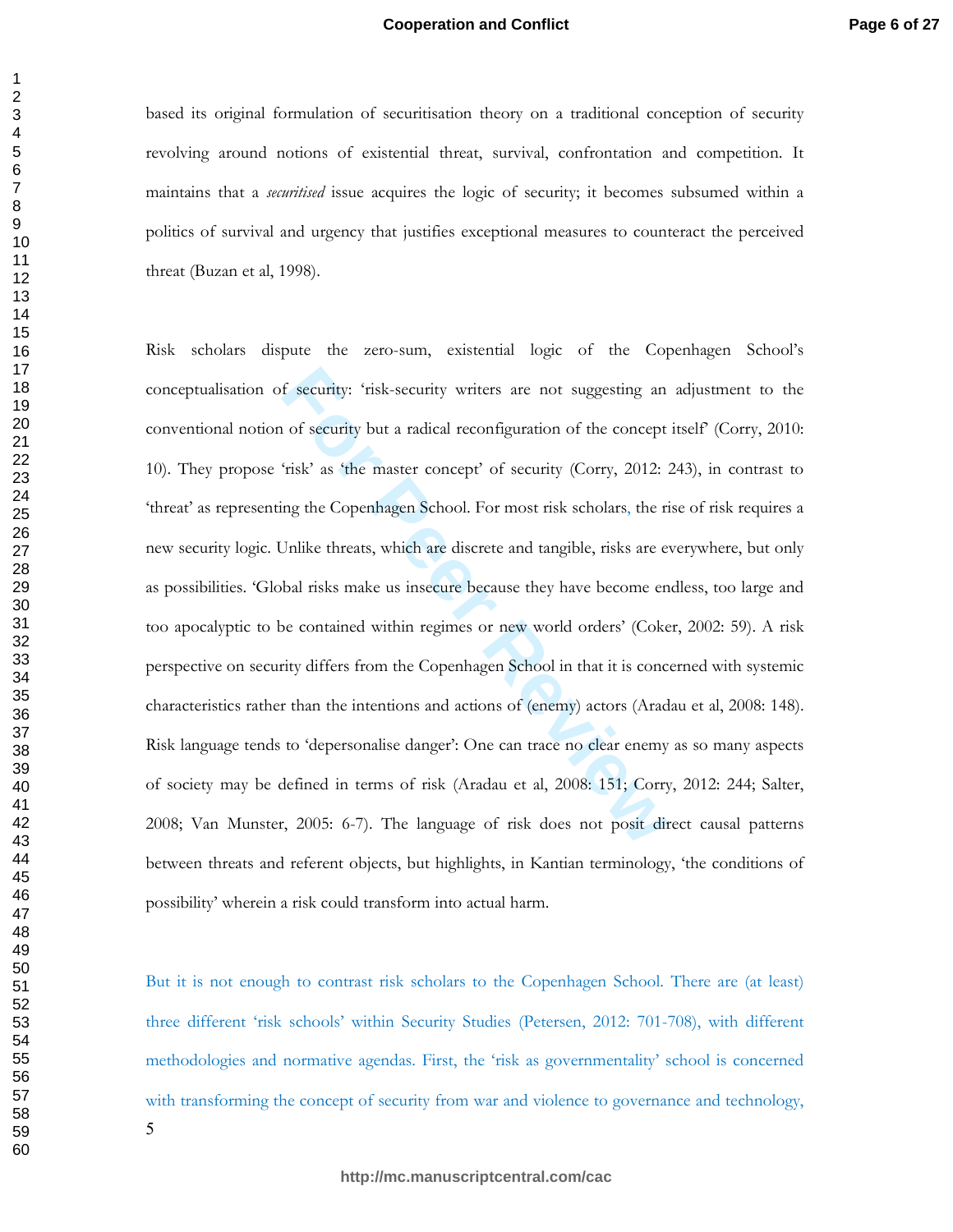#### **Cooperation and Conflict**

taking their cue from sociological governmentality approaches and the works of Foucault.<sup>2</sup> A second school, 'global risk management', also views the concept of risk as transformatory. This group is inspired by Beck's and Giddens' macro-sociological and historical analyses of societal transformation 'from security and nation state to risk and globalization' (Petersen, 2012: 703). Unlike threats, risks are unforeseen and unpredictable (at least in their particular instances), and living with risk is a permanent feature of society (Beck, 1992, 1999). Hence, 'identifying an existential *threat* would no longer be a necessary part of securitisation if potential risks rather than actual threats dominate the political security imagination' (Corry, 2012: 243, emphasis in original; Elbe, 2008: 179). When risks are viewed as 'too large and too apocalyptic', the precautionary principle sets in: Taking action now to avoid a possible future catastrophe. Williams (2008: 74) argues that '[i]ncreasingly, precautionary action will be a driver of security policy with profound implications for international relations'.

dominate the political security imagination' (Corry, 2012<br> **For Peer SET 179).** When risks are viewed as 'too large and to<br>
tiple sets in: Taking action now to avoid a possible<br>
argues that '[i]ncreasingly, precautionary a The third school, 'political risk analysis', is less ambitious in theoretical reach, but purports to be scientific, in the positivist sense, in its methodology. It does not try to understand the conditions of late modernity or the neoliberal power structures underpinning governmentality, but is a 'problem-solving' method for assessing 'political risks' such as war, political violence, terrorism, or expropriation of private property (Petersen, 2012: 705). Inspired by business studies and economic theory, political risk analysts are concerned with the actuarial logic of risk-security, a logic more commonly associated with the insurance industry than security practitioners. Setting the security agenda becomes synonymous with assessing risks through the identification of risk groups and risk factors, using statistics, scenario-building and other tools to measure risk probability and severity.

The three risk schools differ in their view on how risk-security logic manifest in security practice. The global risk management school, inspired by Beck's Risk Society (Beck, 1992, 1999) tends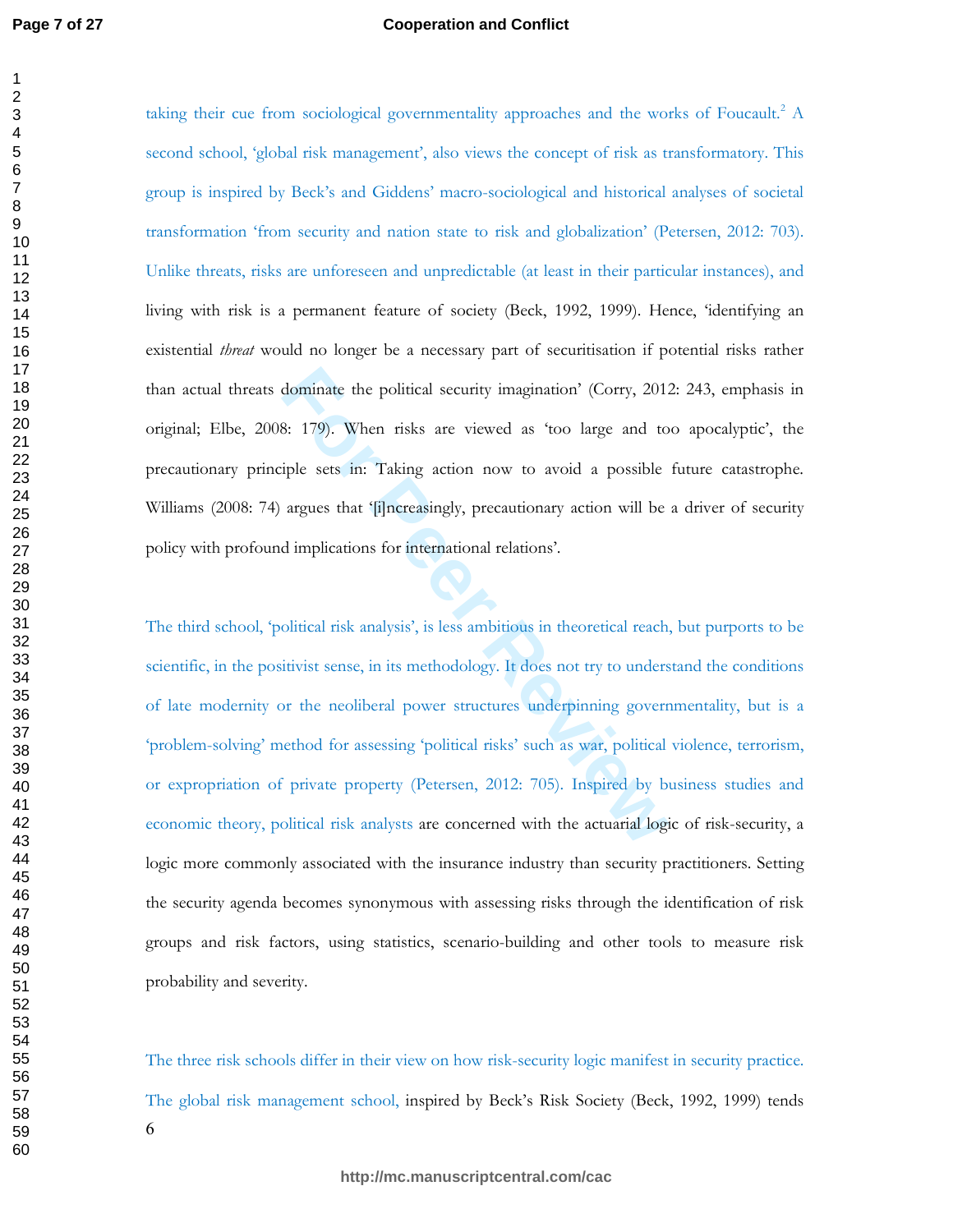#### **Cooperation and Conflict**

towards an optimistic view of security policy. They see possibilities for collaborative security practices, wherein states and societies work constructively together today to prevent possible disastrous events in the future. Prevention, in the form of dialogue, collaboration, adaptation, resilience, legitimacy, and enhancement of governance capacity, can transform security politics away from confrontation and conflict (Corry, 2012; Trombetta, 2008). Steinbrunner (quoted in Coker, 2002: 54) argues that 'one of the most fundamental implications of globalisation is the shift in the balance of reliance in security policy from deterrence to reassurance and from active confrontation to cooperative agreement'.

also assume a confrontational hue, including pre-empt<br>
1007; Coker, 2002; Heng, 2006; Van Munster, 2005; Will<br>
1001 by global risk management scholars, but is more of<br>
1001. Inspired by Foucault's writings on biopolitics, But prevention can also assume a confrontational hue, including pre-emptive strikes (Aradau and Van Munster, 2007; Coker, 2002; Heng, 2006; Van Munster, 2005; Williams, 2008). This is sometimes pointed out by global risk management scholars, but is more often the topic of the governmentality school. Inspired by Foucault's writings on biopolitics, power and control, they emphasise the pernicious quality of security politics even within a risk-security logic. They understand risk-security practices as every-day bureaucratic routines of monitoring and control. When security is about risk management, it becomes a matter of long-term governance and routine procedures aimed at controlling uncertainty (Corry, 2012: 245, 247; Salter, 2008; Van Munster, 2005). '[R]isk is a social technology by means of which the uncertain future, be it of a catastrophic nature, is rendered knowable and actionable' (Aradau et al, 2008: 150). Actions are taken to mitigate uncertainty and control risk - or at least to be seen to control risk by 'doing something'. Such actions could include building climate change scenarios; surveillance practices and border security measures to control undocumented immigration; or 'risk profiling' of, and targeted measures towards, 'risk groups' considered particularly likely to commit terrorist acts or spread communicable diseases (Aradau and Van Munster, 2007: 100; Elbe, 2008: 180).

 $\mathbf{1}$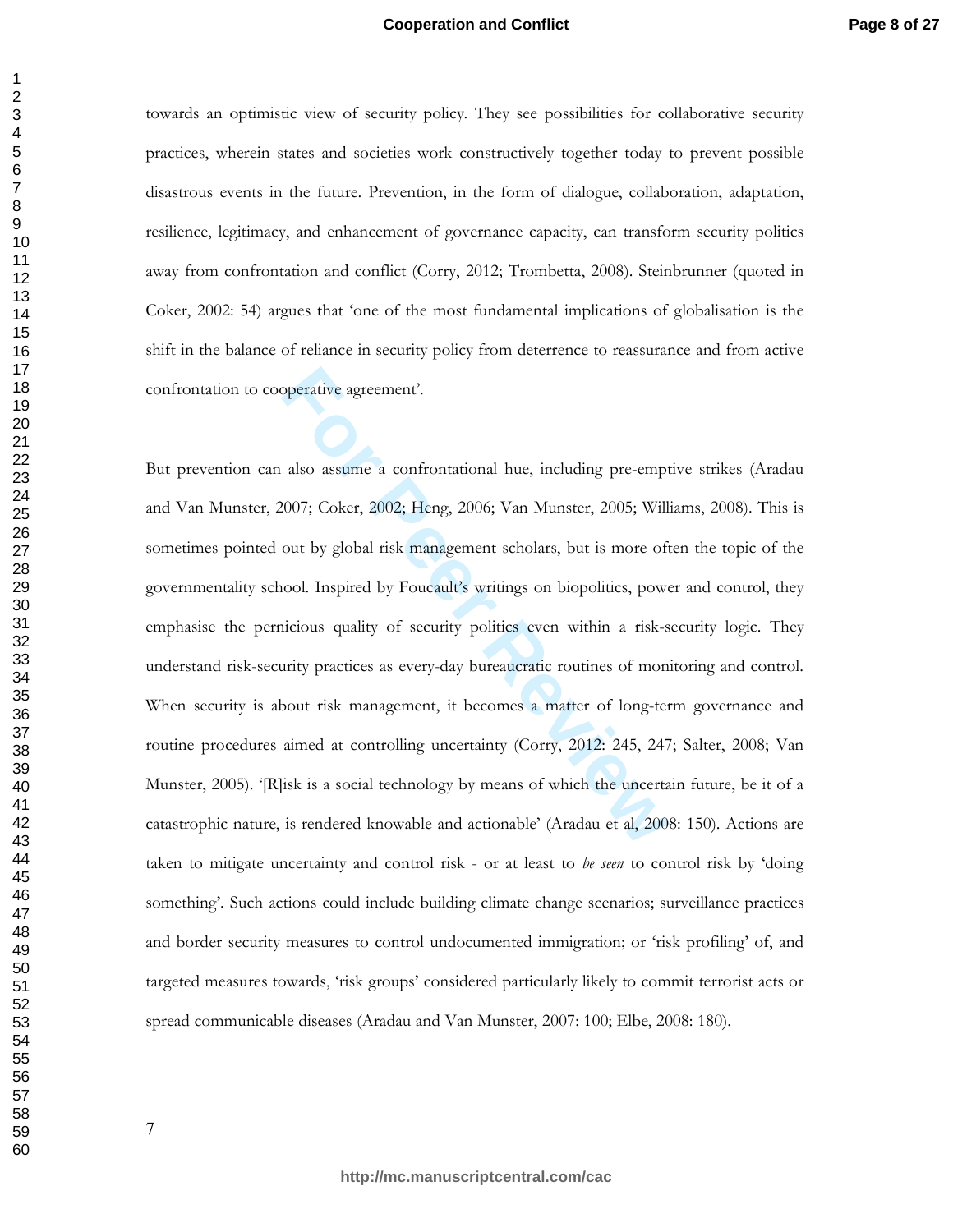$\mathbf{1}$ 

#### **Cooperation and Conflict**

The political risk school has a more managerial outlook than the other two. It aims to develop methods with which to measure the likelihood and impact of a particular risk occurring. Such risk analysis has long been conducted on behalf of companies seeking to invest in the developing world. More recently, it has been taken on by state security policy makers, for example in the UK's pioneering National Risk Assessment (NRA), launched in 2008. This classified document, together with its publicly available sister publication, the National Risk Register (Cabinet Office, 2012), covers risks and mitigation strategies for 'natural events, major accidents and malicious attacks' on the country's territory, people and infrastructure.

try's territory, people and infrastructure.<br>Friscischer State and the Spirit of the p<br>by authorities as a tool with which to prepare themselve<br>*F* can reduce the risk of calamities through prevention, cose of natural disas Risk assessment exercises such as the NRA, conducted in the spirit of the political risk analysis school, are pursued by authorities as a tool with which to prepare themselves and their societies for the future. They can reduce the risk of calamities through prevention, or if that cannot be done (e.g. in the case of natural disasters), then at least reduce the destructive impact of such calamities, through resilience building and disaster management planning. As can be gleaned from the earlier discusssion of the governmentality approach, Foucauldian risk scholars view such 'problem-solving' risk analysis exercises in a less positive light. They argue that the governmentality of creating societies resilient to risks is yet another, stealthy and expansive, way in which governments work to control populations. The logic of precautionary risk works so that concern over countless but unknowable catastrophic risks leads to '[p]rofiling and surveillance encompass[ing] the whole population' and 'everybody [becomes] regimented into technologies of vigilance and prudentialism' (Aradau and Van Munster, 2007: 107).

Joseph  $(2011)$  sees the rise of 'resilience' – a corollary of risk – as yet another cog in neoliberal governmentality, where security is individualised and privatised. In the UK, commuters are urged to look out for suspicious individuals and packets on public transport, while landlords and employers are asked to report suspected undocumented immigrants to the authorities.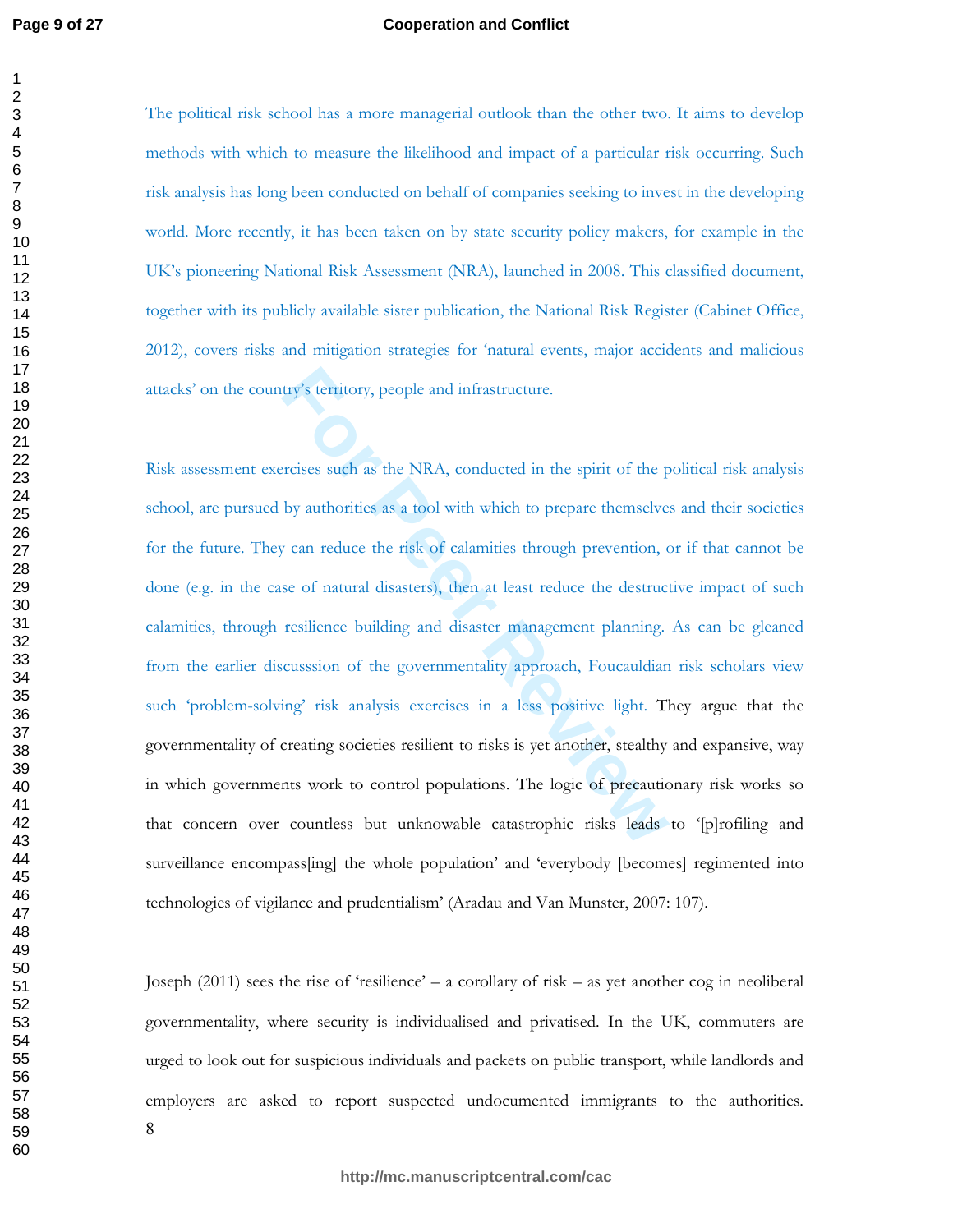Everybody is tasked with building 'resilience' in the face of ever-longer lists of risks. The provision of security is no longer the prerogative of national security elites, but can be outsourced to companies, local government and individual citizens.

**Exercise Algebra** For the section of the section of the section of the section of the section of the section of the section of the section of the section of the section of the section of the section of the section of the As we turn to a discourse analysis of the UK government's national security strategy (NSS), we will examine how the usages of risk-language correspond to the normative and methodological assumptions of the three risk schools described above. Does the risk-language of the NSS mostly belong in the 'political risk analysis' school, in that it tries to make security policy-making grounded in positivistic, 'scientific' and rational probability and cost-benefit analyses? Or is it transformative in the sense of seeking to build institutions and processes to foster longer-term, co-operative, global or local risk management, and thereby to overcome the competitive us-them threat language of traditional conceptualisations of security? Or is the language of risk-security in the NSS, and the practices it legitimises, best understood from the point of view of the power structures it serves and enhances, in that it expands the ability of local or national authorities to regulate, control, survey and render ever larger groups of individuals or sets of behaviour as risky? IL-IC

#### The UK government's national security discourse

In this discourse analysis of the UK government's NSS from 1998 to 2011, we review all MOD strategic defence reviews and Cabinet Office national security strategies, starting with the Strategic Defence Review (MOD, 1998). We also include documents covering security broadly speaking from the MOD's Development, Concepts and Doctrine Centre (DCDC), and one joint document from the Department for International Development (DfID), Foreign and Commonwealth Office (FCO) and MOD.

 $\overline{2}$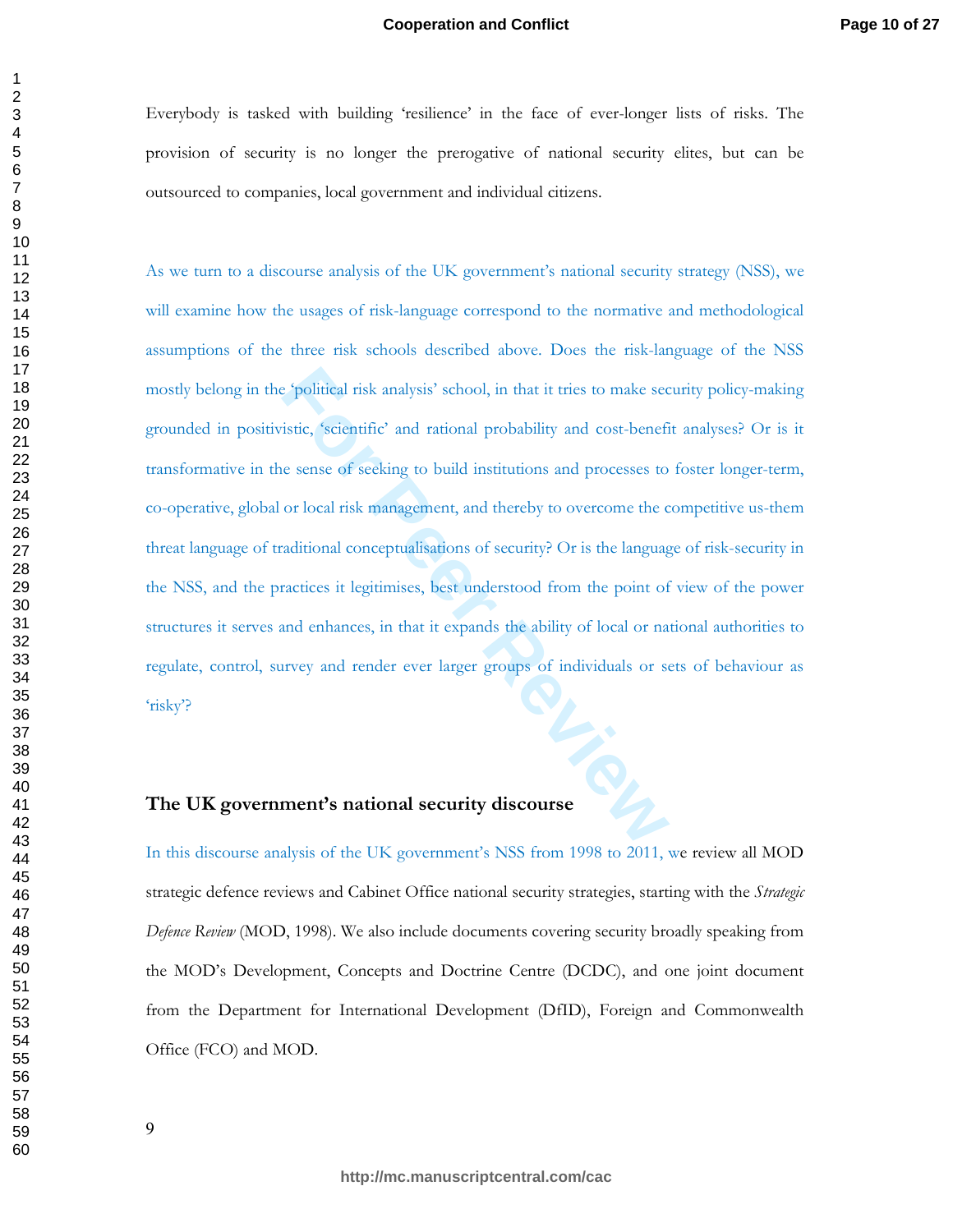$\mathbf{1}$ 

#### **Cooperation and Conflict**

Informed by the work of Freeden (1996) on political concepts, we employ discourse analysis in the practical manner of identifying core terms within the NSS texts, tracing when they appear, how they evolve over time, how they congregate and relate to each other, and which are core to the discourse and which are more peripheral. We pay particular attention to the role the terms of 'threat' and 'risk' play within the concept of security, and how these terms are used in justifications of particular security prioritisations and policies. The analysis categorises the grammar of threat as linked with confrontation, aggression, enemy, urgency, direct and acute threats, elimination, and defence. The grammar of risk includes uncertainty, future challenges, possibility, potentiality, management, mitigation, resilience, governance, calculation and prevention.

and defence. The grammar of risk includes uncertainty<br>ality, management, mitigation, resilience, governance<br>ecurity langauge in the NSS documents from 1998 to 2<br>s. First, it covers potentiality, future challenges,<br>fiable d The usage of risk-security langauge in the NSS documents from 1998 to 2011 can be divided into four clusters. First, it covers potentiality, future challenges, uncertainty and unknown/unquantifiable dangers. Second, it is prominent in discussions of remote security issues, not posing an immediate danger to the UK or its national interests. Third, it promotes societal resilience and 'preparedness'. Finally, it flourishes in the context of budget cuts and austerity measures, where risk assessments are used as a 'scientific' method for determining cuts and priorities. We discuss each cluster before addressing a topic notable for its lack of prominent risk language: The discourse on international terrorism is permeated by the language of threat. Since terrorism has been highlighted in the risk-security literature as driven by the logic of risk, this finding warrants a separate discussion.

#### *Risk and the unknown*

The NSS documents usually present future potential security challenges, such as climate change, pandemic diseases, and migration/demography, as risks.<sup>3</sup> In contrast, issues such as terrorism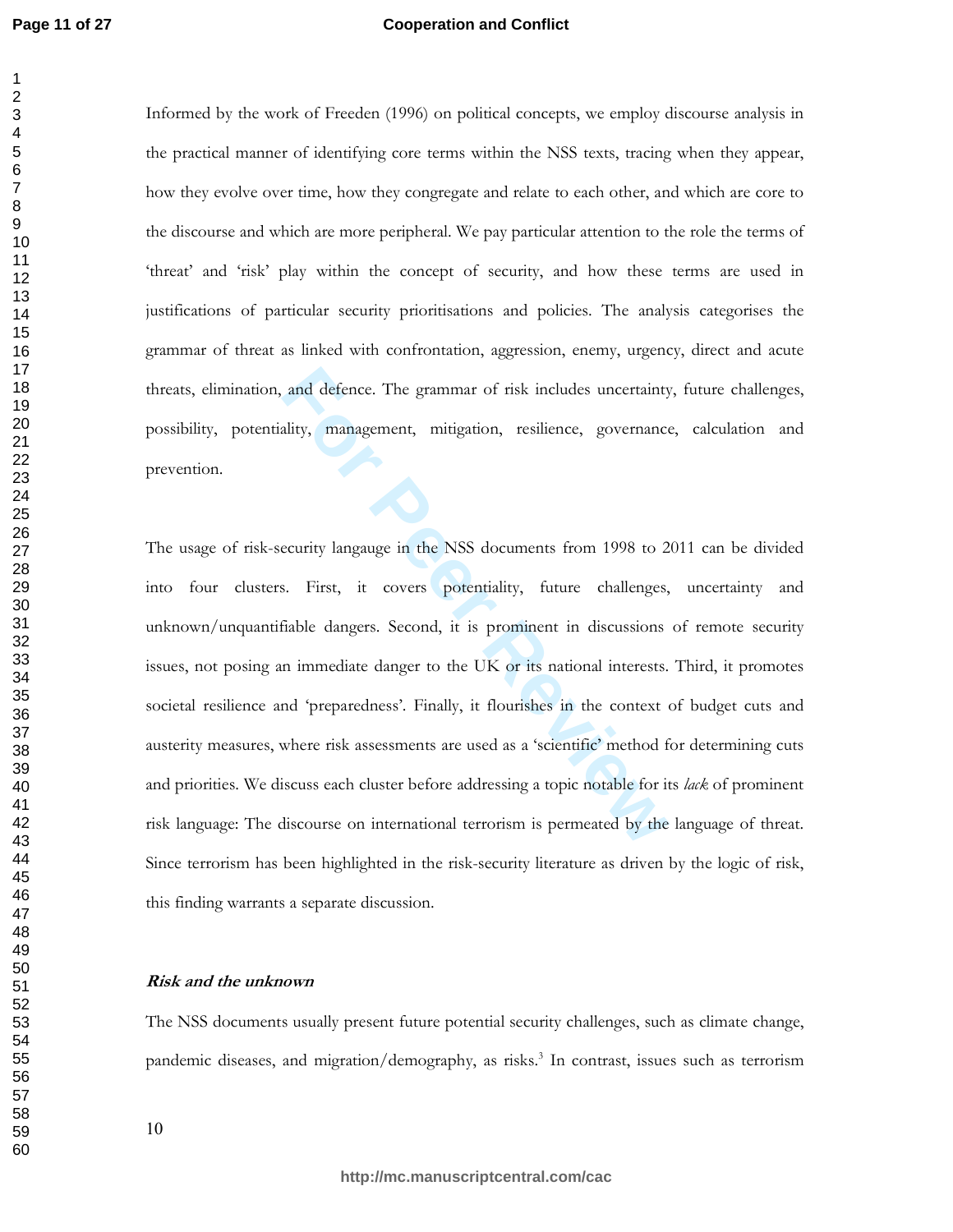and organised crime, whose damaging impacts are seen to have already begun to materialise, are largely depicted as (clear and present) threats.<sup>4</sup>

Concern with uncertainty, probabilities and risks, rather than actualities and threats, is widespread in the NSS. Most of the documents begin by asserting that we live in an 'era of uncertainty', as opposed to an earlier period when life was more predictable. For instance, the 1998 Strategic Defence Review announces that a new era has set in, where 'there is no longer a direct threat to Western Europe or the United Kingdom as we used to know it, and we face no significant military threat to any of our Overseas Territories' (MOD, 1998: chapter 2:21). Yet, this does not make us more secure than before. The new era is portrayed as littered with new and potentially catastrophic challenges with a high degree of uncertainty, such as environmental change and cyber attacks.

tern Europe or the United Kingdom as we used to know<br>threat to any of our Overseas Territories' (MOD, 1998:<br>us more secure than before. The new era is portrayed a<br>strophic challenges with a high degree of uncertainty, suc<br> The earliest of the documents we analyse often uses 'risk' and 'threat' interchangeably. It frequently refers to new risks as *threats* and uses traditional security language of danger and attack to describe them: 'There are [...] new risks which threaten our security by attacking our way of life.' (MOD, 1998: chapter 1:9). This muddle could be seen to undermine risk scholars' assertion that the language of risk creates a new security grammar. However, when viewing the NSS documents chronologically, it is more accurate to see it as a sign that in 1998 risk-security language was just emerging, enthusiastically embraced by, but not yet securely established in the NSS discourse.

-The message of a fast-changing and uncertain security landscape is recurrent throughout the period studied. The 2010 National Security Strategy (Cabinet Office, 2010a) presents the clearest distinction between 'risk' and 'threat'. The document is littered with the core risk-security terminology such as uncertainty, vulnerability, resilience, flexibility and preparedness. Despite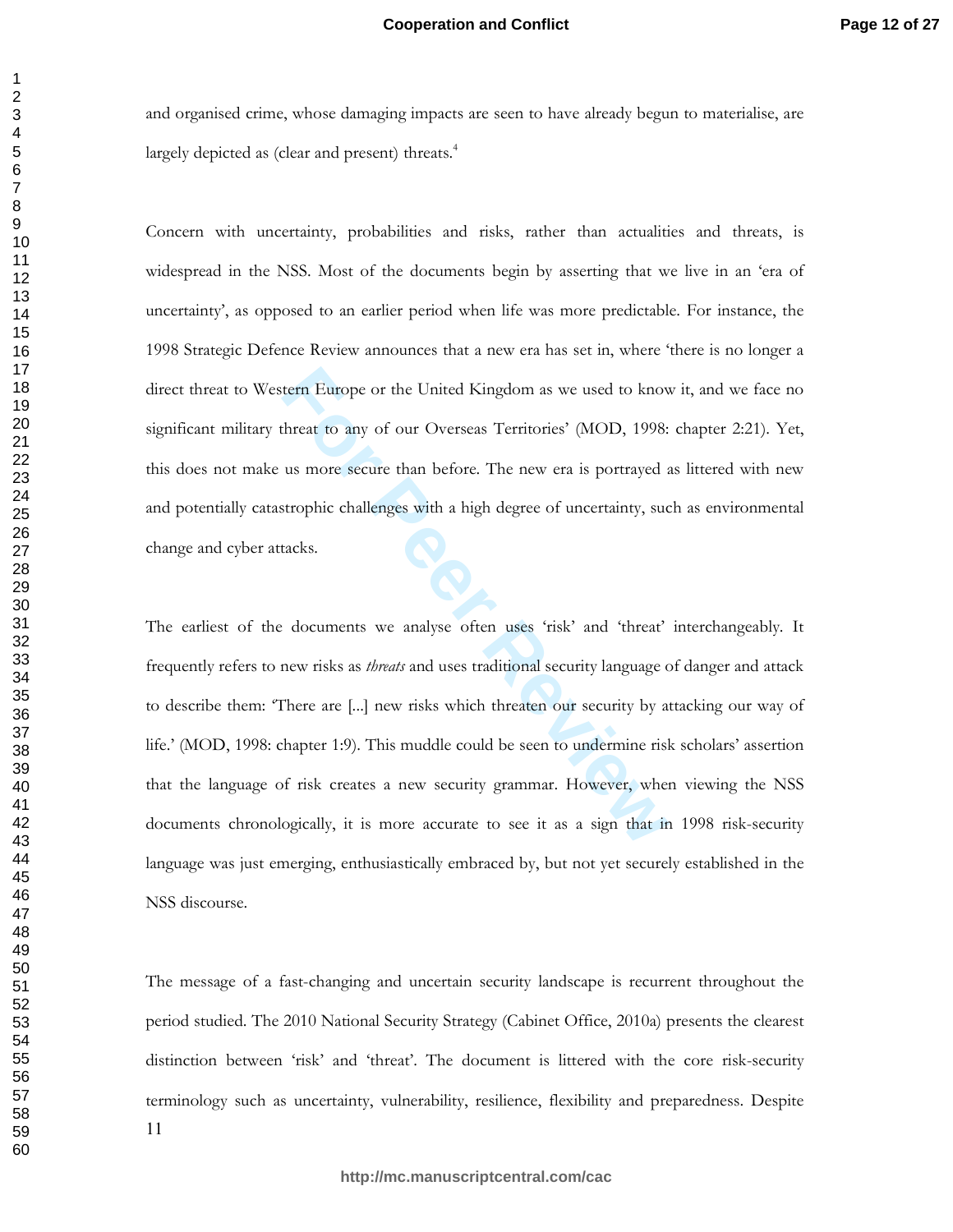#### **Cooperation and Conflict**

this, the discourse is anchored in a traditional security rationale. The Foreword presents a security message of threats and enemies, asserting that: 'This Strategy is about gearing Britain up for this new age of uncertainty – weighing up the threats we face, and preparing to deal with them'. (Cabinet Office, 2010a: 3)

<sup>4</sup> 'risk' language (Cabinet Office, 2010a, 2010b). The<br>
<sup>5</sup> threat' seems to be chosen when the aim is to grasp atternation<br>
of the document's message. Risk language is then built of<br>
ce by presenting preventive security It is noteworthy that the concept of threat dominates the forewords to both the two 2010 national security strategy documents, while the documents' main bodies employ a more even mix of 'threat' and 'risk' language (Cabinet Office, 2010a, 2010b). The more urgent and dangerous sounding 'threat' seems to be chosen when the aim is to grasp attention and establish the pressing nature of the document's message. Risk language is then built on top of this threat rationale, for instance by presenting preventive security strategies: 'we are going to place much more emphasis on spotting emerging risks and dealing with them before they become crises' (Cabinet Office, 2010a: 5).

The topic of Weapons of Mass Destruction (WMDs) exemplifies the different purposes 'risk' and 'threat' serve in the NSS discourse. 'Risk' tends to be employed when discussing WMDs as potentialities, and possible scenarios of nuclear confrontation.<sup>5</sup> 'Threat' is generally used when discussing WMDs as direct or proximate threats to the UK;<sup>6</sup> traditional military options such as armed response and deterrence;<sup>7</sup> or WMDs and international terrorist networks.<sup>8</sup> This confirms risk scholars' argument that risk language is distinct from that of the Copenhagen School terminology. The former is about managing conditions of possibility, while the latter invokes immediacy. Both are eminently present in the discussion of WMDs.

#### Far-away risks, proximate threats

Traditional security issues, such as armed conflict, are mostly discussed through a language of threat. One exception is when addressing the need to 'prevent, mediate and mitigate' distant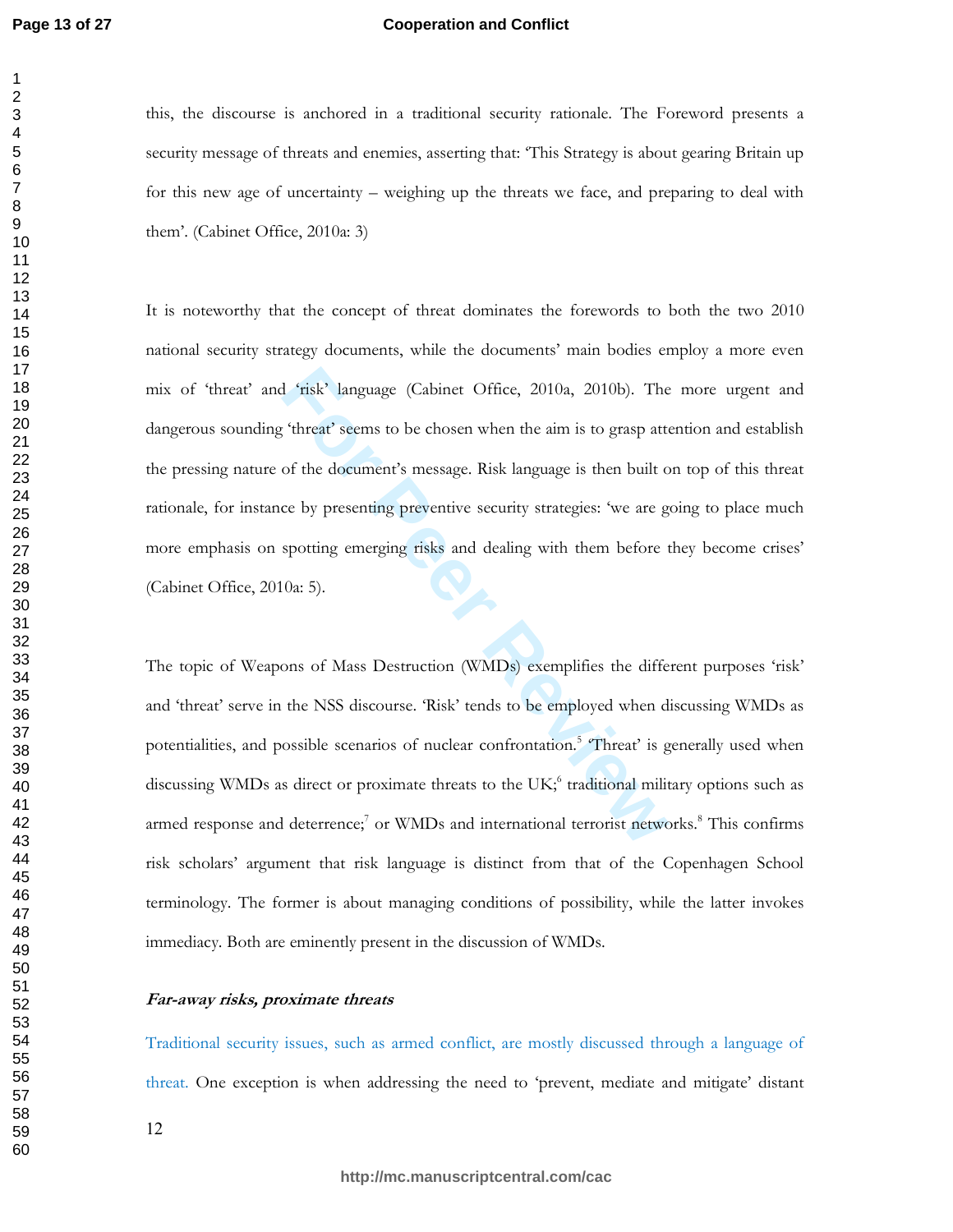conflicts and instability (Cabinet Office, 2008: 13-14, 33-41, 2010b; DFID, FCO and MOD, 2011; JDCC, 2003: 7-21). While conflict overseas is a traditional politico-military security matter, risk language is allowed to dominate discussions of conflict in far-away parts of the world as long as preventing or intervening in such conflicts are not presented as vital to the UK's own security. Building stability overseas is argued to be in Britain's interest, as it may lead to a spread of Britain's democratic values. It is also presented as cost-effective, since prevention is cheaper than humanitarian (military) intervention (DFID, FCO and MOD, 2011: 4). As soon as the discussion turns to the danger of direct harm to the UK, for instance failed states becoming safe havens for international terrorists, the language of threat usually reappears.<sup>9</sup>

the danger of direct harm to the UK, for instance failed s<br>
sonal terrorists, the language of threat usually reappears.<sup>9</sup><br>
For the UK government a greater range of options for l<br>
lict in distant (geographically and/or pol Risk language gives the UK government a greater range of options for how to respond to instability and conflict in distant (geographically and/or politically) parts of the world. Threats demand a response. Risks can be weighed, and according to the logic of the political risk school, calculations of the probability of a conflict happening, and of it affecting UK interests, can be made. As an example of such a strategy, the UK Stabilisation Unit has developed a conflict assessment tool focussed on prevention, called the Joint Assessment on Conflict and Stability (JACS). This tool aims to monitor fragile states that are not top national security priorities, but should be kept 'on the horizon to prevent conflict from arising'.<sup>10</sup>

Since such calculations inevitably depend on assumptions, selections and omissions based on analytical outlook, historical lessons and partial empirical knowledge, there is significant room for choice regarding if and how the UK should become involved in particular conflicts overseas. Thus, reliance on the language of risk can make security responses less prescriptive and thus less predictable. The 2010 NSS documents' lack of prescriptive authority was criticised by the Parliamentary Joint Committee on the National Security Strategy (2012: 16). The committee commented: 'We accept that the NSS is not a "recipe book" which dictates our response to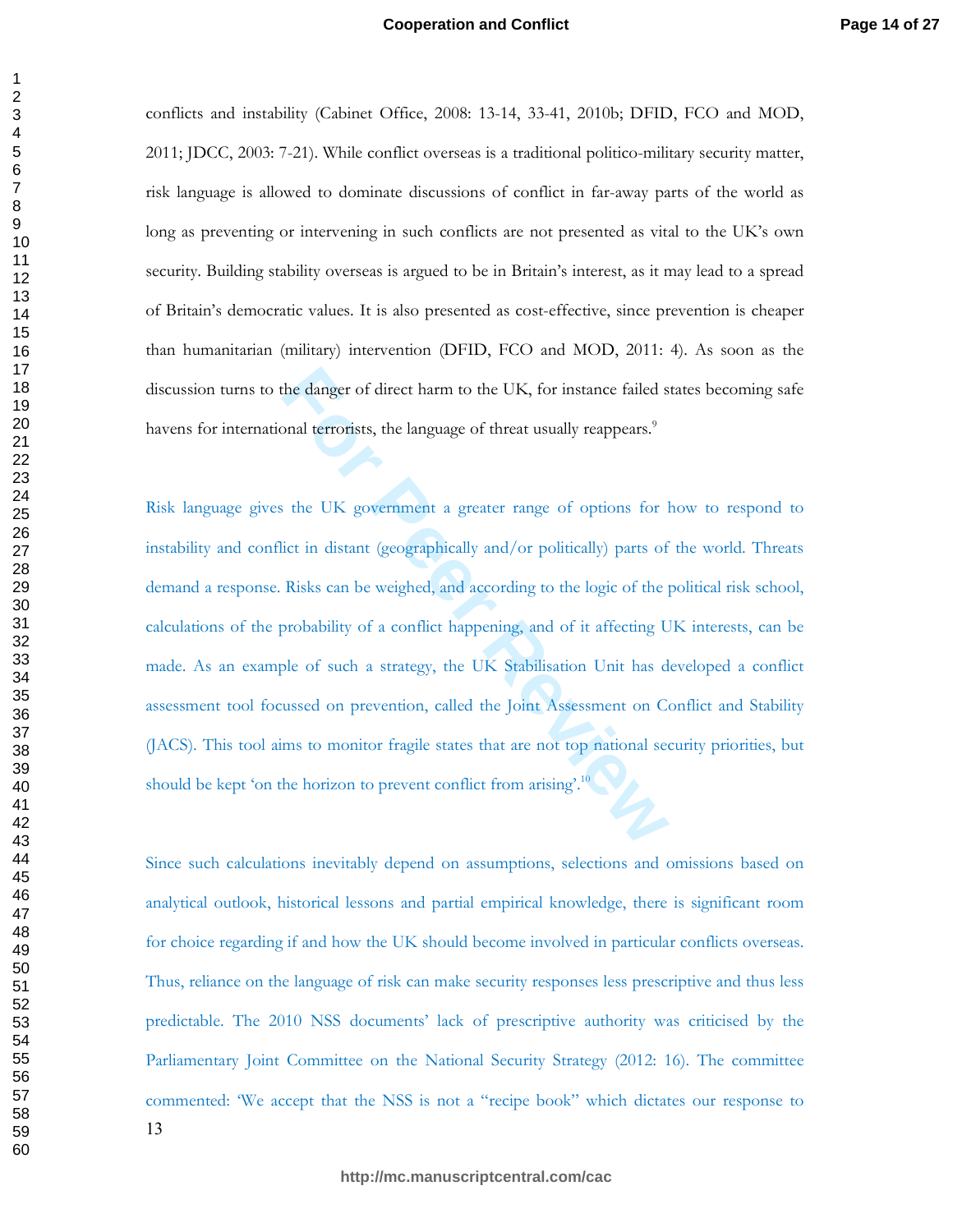#### **Cooperation and Conflict**

every event, but we would have expected to have seen some evidence that it had influenced decisions made since the SDSR [Strategic Defence and Security Review], including the Government's responses to the Arab Spring [for instance to intervene militarily in Libya but not in Syria]. We have found no such evidence.'

#### **Resilience, preparedness and proactive security**

nerally suggest 'soft' security responses. Rather than conjuntation, the language of risk is employed to outline st<br>in the first place' (Cabinet Office, 2008: 41) and find 'or<br>ior international cooperation' (Cabinet Office In the case of non-traditional security issues such as climate change or pandemic diseases, the NSS documents generally suggest 'soft' security responses. Rather than conjuring up images of hostility and confrontation, the language of risk is employed to outline strategies 'to prevent emergencies arising in the first place' (Cabinet Office, 2008: 41) and find 'collective solutions' and 'opportunities for international cooperation' (Cabinet Office, 2008: 18; 2010a: 20). The use of risk language often signifies an optimistic view of security, geared towards working together to reduce risks and build a more secure future for all. These findings are in line with the global risk management school's assertion of risk-security's transformative quality, triggering a security practice of management and coping, rather than elimination and defence. For example, in the area of climate change, the FCO has made active use of security language to endorse greater preventive climate action amongst states. This illustrates how softer notions of security can coincide with alternative security practices of prevention and diplomacy (Trombetta, 2008). As argued by Margaret Beckett, UK Foreign Secretary in 2006-2007:

> [W]hile an unstable climate has obvious hard security implications, the traditional tools of hard security  $-$  in simple terms bombs and bullets  $-$  are not going to solve that problem. Instead we are going to have to think a lot more imaginatively and a lot more broadly about how we can act together to guarantee that kind of security. And that will mean much greater understanding of and commitment to non-military options: to international diplomacy; to leveraging

**http://mc.manuscriptcentral.com/cac**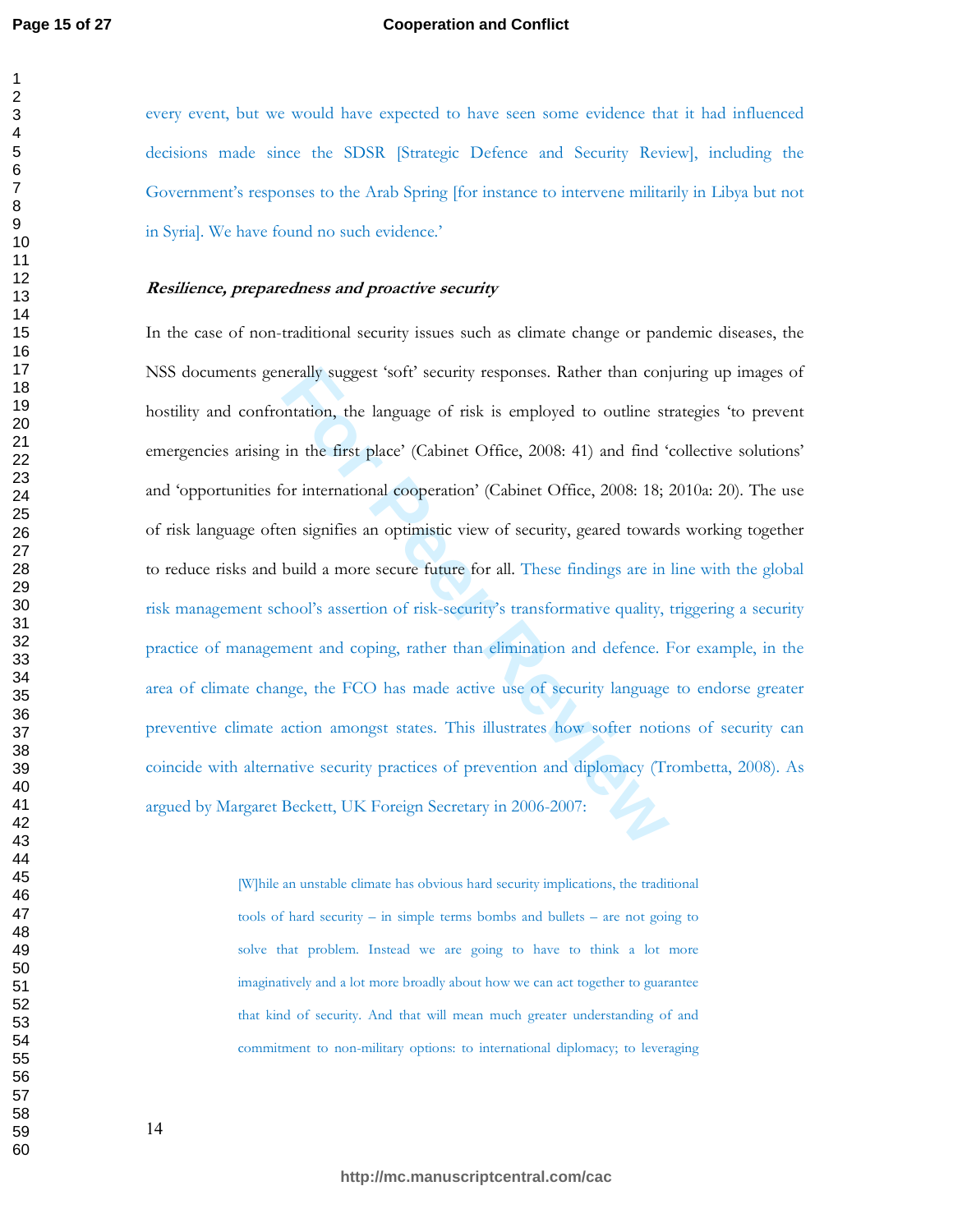international finance and markets; to building coalitions between governments, business and consumers (Beckett, 2007).

The FCO involved the military in executing this form of preventive diplomacy when appointing Rear Admiral Neil Morisetti as UK Climate and Energy Security Envoy. The position, tasked with raising awareness of the urgency of mitigation action to prevent a dangerous scenario of climate change (FCO, 2010: 21), was discontinued at the end of 2012.

tainty' where not all risks can be eliminated, the flip sity to bounce back when disaster strikes. '[W]e cannot p unpredictable. To ensure we are able to recover quickly v<br>unr interests, we have to promote resilience, both In an 'age of uncertainty' where not all risks can be eliminated, the flip side of precaution is resilience - the ability to bounce back when disaster strikes. '[W]e cannot prevent every risk as they are inherently unpredictable. To ensure we are able to recover quickly when risks turn into actual damage to our interests, we have to promote resilience, both locally and nationally' (Cabinet Office, 2010a: 25). Hence, in recent years the NSS discourse has included the theme of strengthening the resilience of UK society faced with various disasters from floods and pandemics to terror attacks and organised crime.<sup>11</sup> These ideas are already being implemented through the UK's National Risk Assessment (NRA) and National Risk Register, exercises that are deeply in the mould of the positivistic political risk school. The governmentality school, however, views such developments with some reservation, as it redirects responsibility for security from the state to the individual (Joseph, 2011). To ensure the UK's own national security, UK citizens are asked to 'look after themselves and each other for a period until any necessary external assistance can be provided' (Cabinet Office, 2011: 3).

#### Budget cuts and security choices

Risk language reached particular prominence in the NSS discourse in the wake of the global financial crisis. Risk language is employed to make the realm of security politics calculable and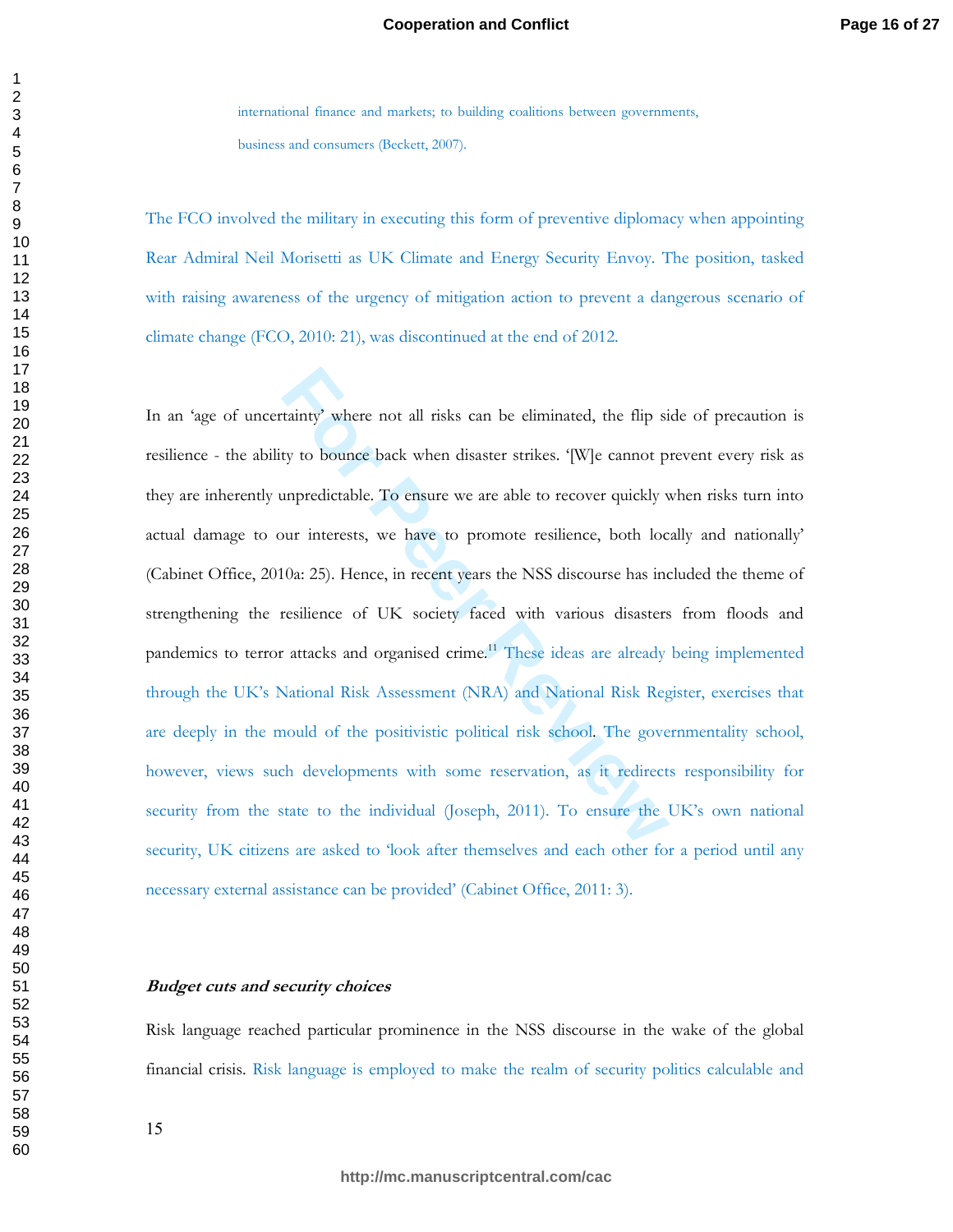#### **Cooperation and Conflict**

controllable - or at least seemingly so - through risk assessment exercises, statistical prognosis and scenario building. Such exercises are common in recent NSS documents for the specific purpose of justifying budget cuts in national security spending.

bility and impact, and use these 'calculations' to prese<br>It on a hierarchy of Tier One, Tier Two, and Tier Three<br>ise the risks which represent the most pressing security c<br>and resources needed to deliver our responses to t The two main NSS documents in 2010 utilise a 'National Security Risk Assessment' to determine and justify tough security policy choices (Cabinet Office, 2010a, 2010b). The risk assessment follows the positivist ambitions of the political risk analysis school in attempting to identify risks in terms of probability and impact, and use these 'calculations' to present a cost-effective security strategy built on a hierarchy of Tier One, Tier Two, and Tier Three risks: 'In particular, it helps us to prioritise the risks which represent the most pressing security concerns in order to identify the actions and resources needed to deliver our responses to those risks' (Cabinet Office, 2010a: 25-27). The dramatic budget cuts themselves were presented as a security issue:

'Our ability to meet these current and future threats depends crucially on tackling the budget deficit. Our national security depends on our economic security and vice versa [...]. So at the heart of the Strategic Defence and Security Review are some tough choices to bring the defence budget back to balance. Those choices are informed by the risks, analysis and prioritisation set out in this National Security Strategy'. (Cabinet Office, 2010a: 4)

Similarly, the recent focus on soft security tools such as prevention, risk management and diplomacy flows to some extent from budget concerns:

Given that future conflict *will* take many forms [...] this [conventional military] approach is likely to become prohibitively expensive due to the pressure on financial resources combined with the increasing scope of conflict. States are therefore likely to seek alternative strategies to manage risk including increased interdependence and burden-sharing with traditional allies [...]. (DCDC, 2010b: 71, emphasis in original)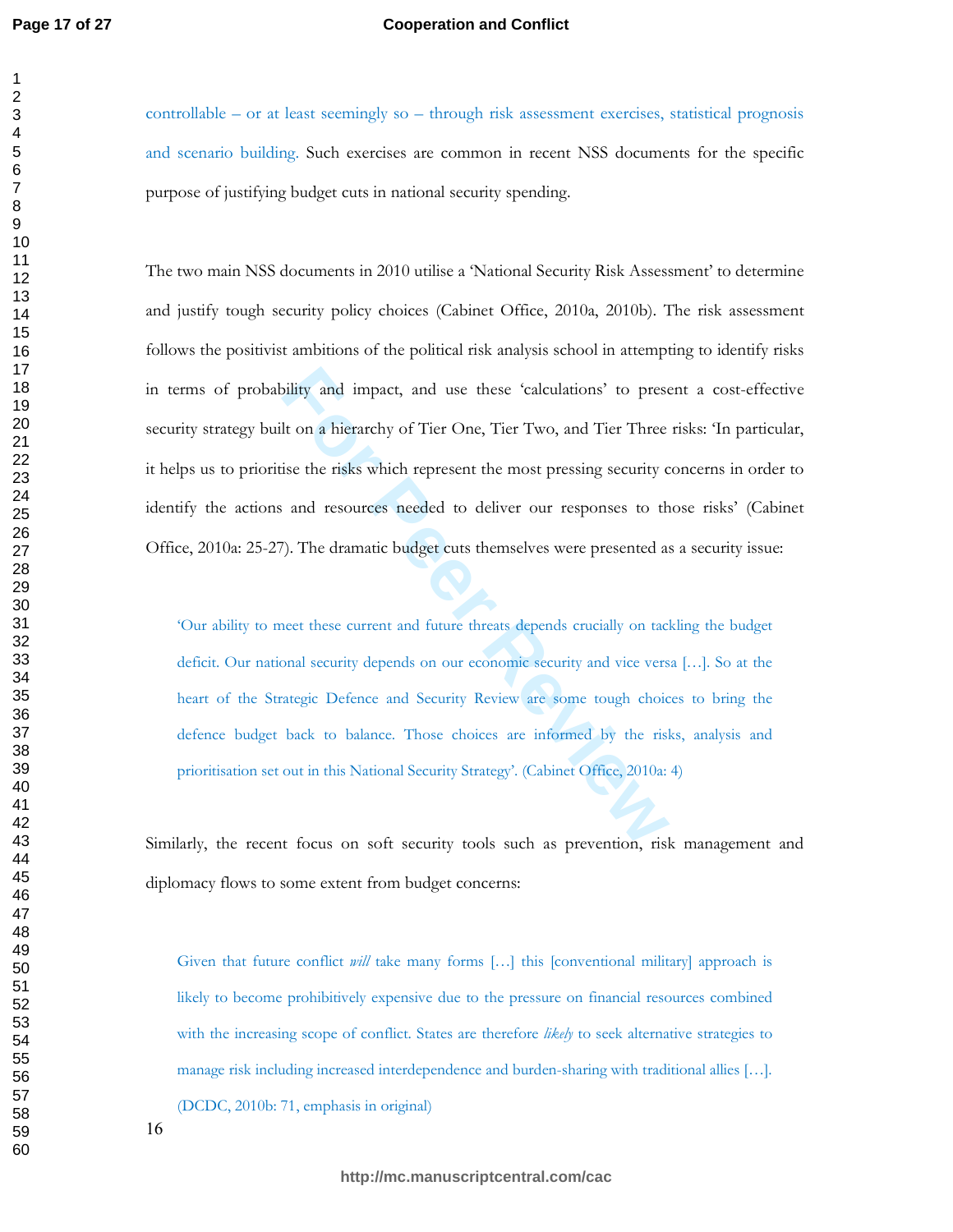#### **Cooperation and Conflict**

The DCDC stresses (although with some contradictions and caveats) that preventive strategies are 'better and cheaper than cure' (DCDC, 2010a: 36) and that  $\frac{1}{k}$ 1 spent on conflict prevention generates over  $\pm 4$  in savings for the international community' (DCDC, 2010a: 27; see also Cabinet Office, 2010b: 3; DFID, FCO and MOD, 2011: 4).

Risk language suits the austerity message of the recent NSS discourse well. Adopting a financial language of quantification and prioritisation, the National Security Risk Assessment aims to justify hard choices with scientific reasoning to reassure citizens that the government remains capable of responding to both financial and security challenges.

#### $\int$ *Terror* threats

Fraction and prioritisation, the National Security Risk A with scientific reasoning to reassure citizens that the g<br>and the set of the material and security challenges.<br>The set of a new asymmetrical strategic reality that Soon after 11 September 2001, Rasmussen (2001: 308) argued that the terror attacks on the US were 'a tragic example of a new asymmetrical strategic reality that is better understood by the concept of risk society than by traditional notions of terrorism'. Several risk scholars have highlighted counter-terror as guided by risk-security logic (Aradau and Van Munster, 2007; de Goede, 2008; Mythen and Walklate, 2008; Rasmussen, 2004; Van Munster, 2005). A more nuanced picture emerges from an analysis of the terrorism discourse in the NSS.

Before 2001, the NSS discourse presented international terrorism as one among several potential risks: 'over the next twenty years, the risks to international stability seem as likely to come from other factors [than state aggression]: ethnic and religious conflict, population and environmental pressures; competition for scarce resources; drugs, terrorism and crime' (MOD, 1998: chapter 2:29). In contrast, from 2002, the NSS discourse largely portrays terrorism in traditional security language of deterrence, threat and enemies. Resolved to 'look again at the United Kingdom's defence posture and plans to ensure that we have the right concepts, the right capabilities and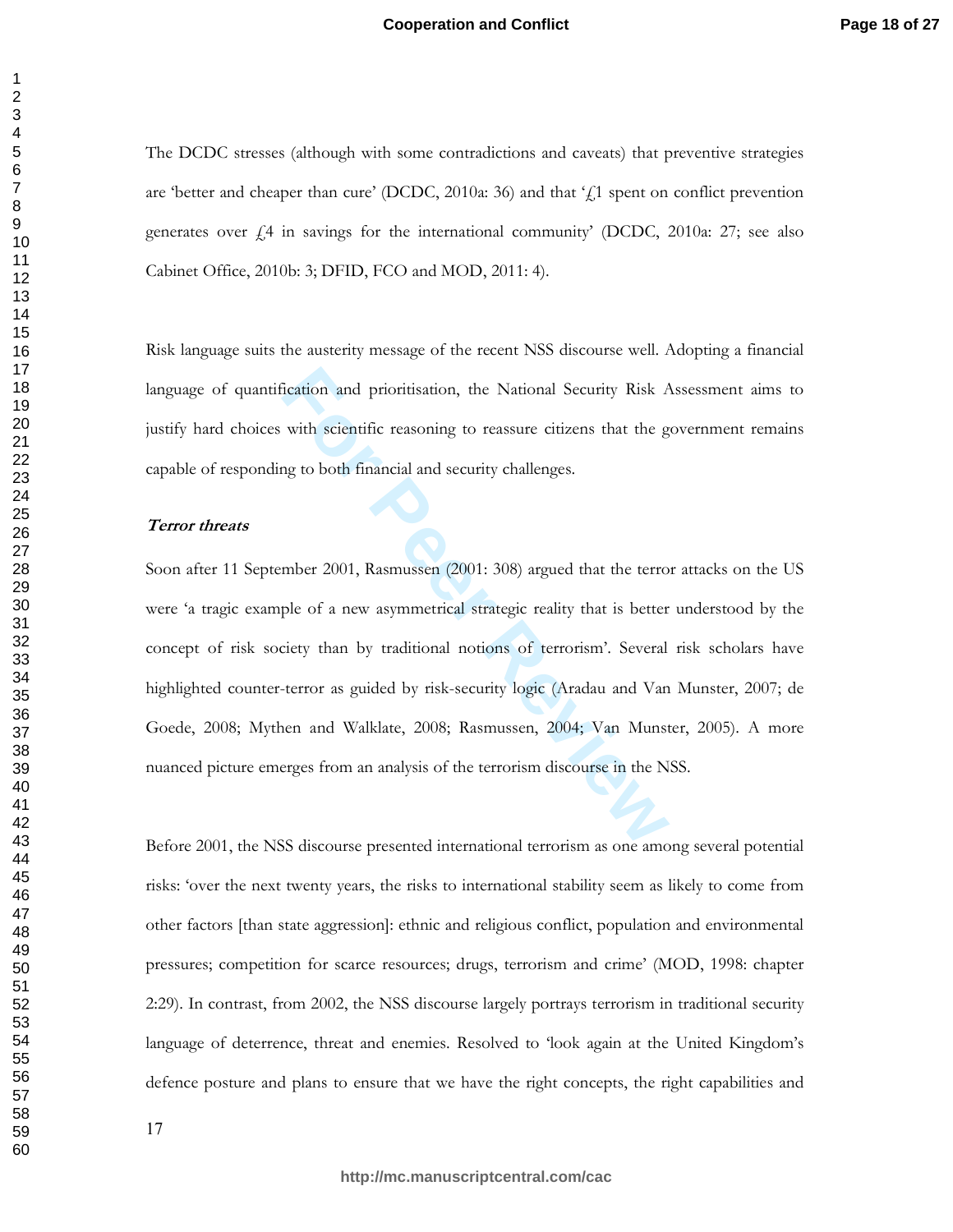$\mathbf{1}$ 

#### **Cooperation and Conflict**

the right forces to meet additional challenges we now face', the 2002 NSS document (MOD, 2002a: 6) functioned as a securitising act, using traditional security language to justify additional spending and draconian measures to counter the terror threat. The document uses aggressive language such as 'eliminate terrorism', 'enemies', 'aggressors', 'deter' and 'defeat international terrorism', and argues that '[w]e must [...] continue to be ready and willing to deploy significant forces overseas, and, when legally justified, to act against terrorists and those who harbour them' (MOD, 2002a: 9).

In be part of the risk vocabulary, it can also justify pre-cy effect we can bring to bear are to prevent, deter, coerce effect international terrorist organisations or the states a a similarly confrontational vein, the MOD While prevention can be part of the risk vocabulary, it can also justify pre-emptive strikes: 'the main sorts of military effect we can bring to bear are to prevent, deter, coerce, disrupt or destroy our opponents', whether international terrorist organisations or the states that sponsor them (MOD, 2002a: 9). In a similarly confrontational vein, the MOD argues that '[w]e must influence leaderships [of 'states of concern and terrorist organisations'] by showing that we are prepared to take all necessary means to defend ourselves' (MOD, 2002a: 12).

In 2008, international terrorism (described as a 'new' risk in 1998) is referred to as one of the 'more traditional security threats' (Cabinet Office, 2008: 4). The document stresses that '[t]he threat of terrorism is real and  $[...]$  more serious than those we have faced in the past', although it places less emphasis on military capabilities, and more on intelligence, police work and cooperation with other governmental and private sector actors, than the 2002 document (Cabinet Office, 2008: 25-28). Chapter three, entitled 'Security challenges', leads with a section on terrorism which is void of risk-security terminology, while a later section on infectious diseases and extreme weather events is dominated by risk language (Cabinet Office, 2008: 10-11, 14-15). There seems to have been a deliberate choice to describe terrorism in traditional security language, setting it apart as the most urgent security challenge facing Britain.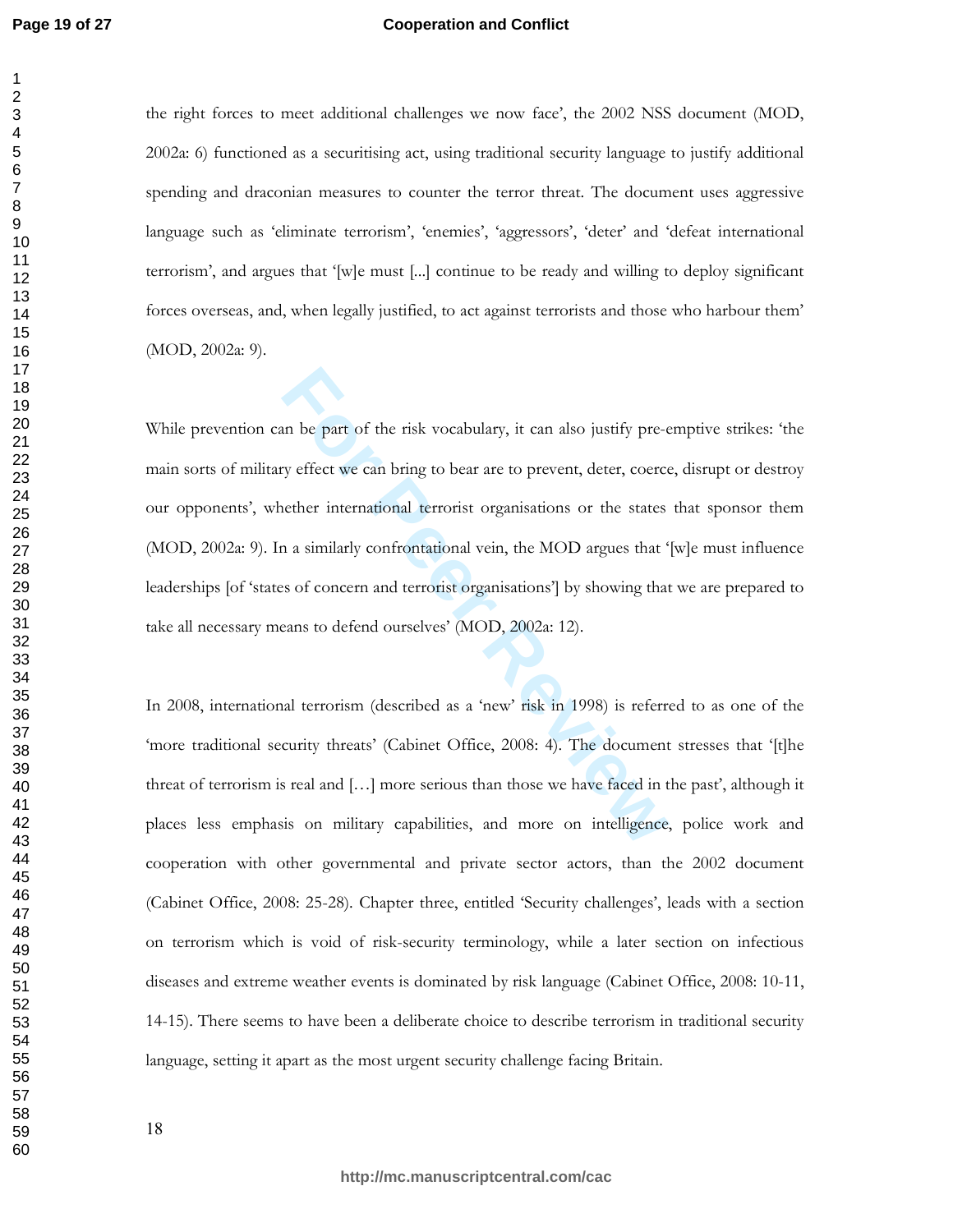#### **Cooperation and Conflict**

To some extent risk language has reappeared in the terrorism discourse in the 2010 NSS, which discusses terrorism under the headings 'highest priority risks' (Cabinet Office, 2010a: 28) and 'Tier One risks' (Cabinet Office, 2010b: 41). Nonetheless, the actual discussion of terrorism beneath such headings is steeped in threat-security formulations such as '[t]he current threat to the UK from international terrorism is judged to be Severe, meaning that an attack in this country is highly likely' (Cabinet Office, 2010b: 41). The headings are determined by the National Security Risk Assessment, which provides an overall framework for the 2010 NSS. Within this framework terrorism is a Tier One risk, but the main purpose of the framework itself is, as discussed, to justify austerity measures (Cabinet Office, 2010a: 13-14, 16, 28-20, 2010b: 41-44).

brit terrorism is a Tier One risk, but the main purpose of the ustify austerity measures (Cabinet Office, 2010a: 13-14, 14<br>
Hunster (2007: 107-8) argue 'that the "war on terror" she<br>
of precautionary risk rather than the t Aradau and Van Munster (2007: 107-8) argue 'that the "war on terror" should be understood through the prism of precautionary risk rather than the traditional theoretical lenses of IR'. Our analysis of the NSS suggests a need to modify this. Certainly a host of anti-terror security practices in the UK follow the precautionary principle – including heightened surveillance, risk screening, participation in rendition processes of 'high-risk' individuals, and detention without trial. But such practices are predominantly legitimised through a discourse of direct and urgent threat, not risk.

#### Conclusion: risks and threats

Some risk scholars argue that a transition to the concept of risk has led to a fundamental redefinition of security away from its traditional meaning in International Relations as the protection of highly valued goods against threats to their destruction. Our analysis shows the 'rise of risk' in the NSS to be less a matter of fundamental transition and more an embellishment and expansion of the concept of security. The traditional threat-security conceptualisation remains dominant when the UK government aims to convince its audience of the need to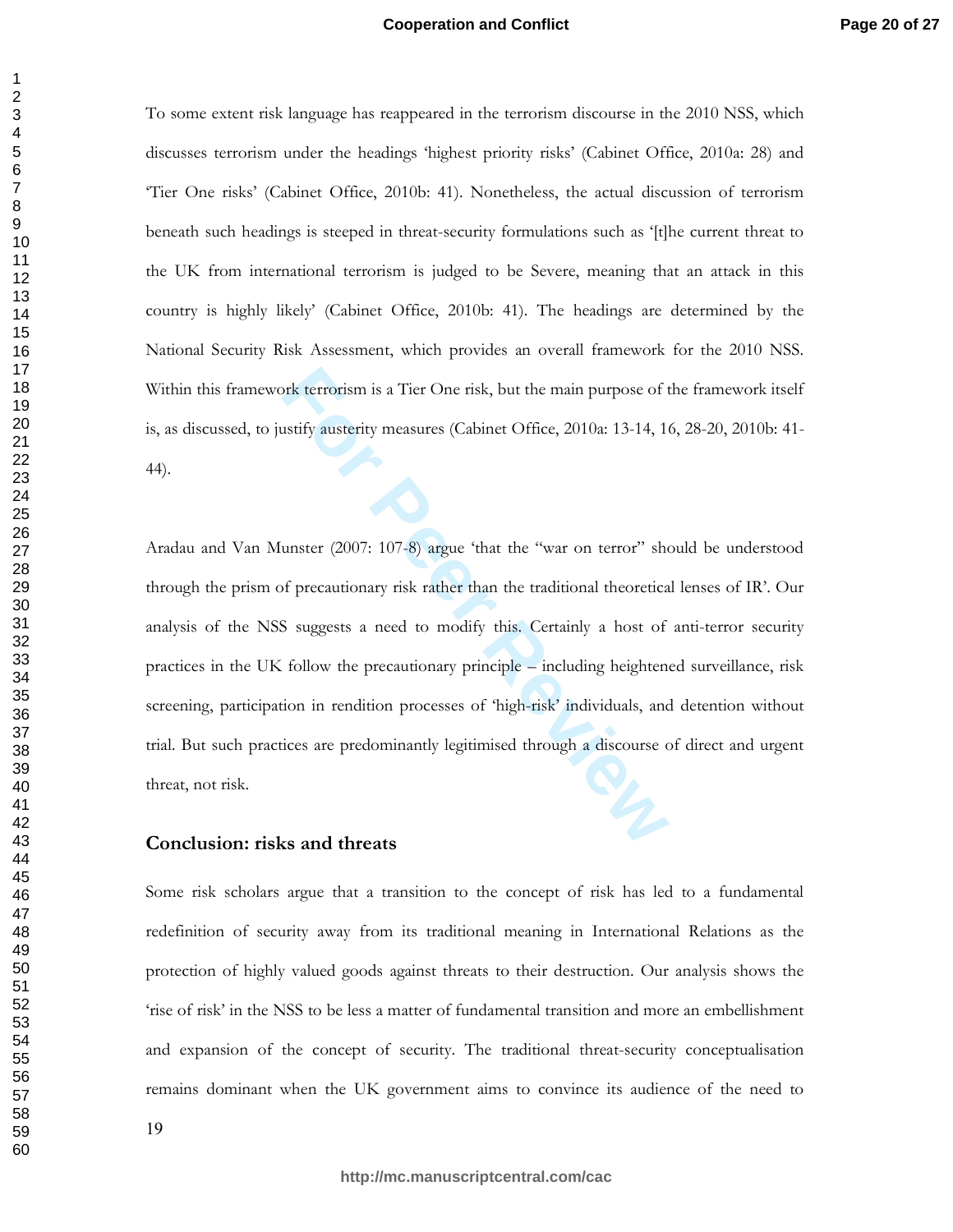#### **Cooperation and Conflict**

prioritise a particular security issue, such as terrorism. In this sense, the Copenhagen School's understanding of 'securitising acts', and how and why they are performed, corresponds with the use of threat language in the NSS.

But this is only part of the story. Risk language has obtained a significant role, particularly within the 2010 NSS. Risk and its adjoining terms serve two important purposes in the NSS. First, it facilitates expansion of security policy into new areas such as climate change, and when addressing distant conflicts and instability. Second, and somewhat opposite, it provides a 'scientific' justification for defence cuts and hard choices in a time of austerity.

conflicts and instability. Second, and somewhat opportual of the second in a time of austerity of fien seem at home in the 'political risk' school. In the year of the second, present and certain economic woes pulled rank e The NSS authors often seem at home in the 'political risk' school. In the years after the global economic crisis in 2008, present and certain economic woes pulled rank on future security uncertainties in the calculations of security officials, leading to a particularly actuarial conceptualisation of risk as cost-benefit analysis to justify expenditures and budget cuts. The authors of recent NSS documents suggest that a positivistic methodology of weighing the probability of an emergency against its severity is possible. The 2012 National Risk Assessment (Cabinet Office, 2012: 2-3) describes its methodology as 'consulting experts in government departments and beyond'. These experts use historical and numerical analysis to assess the probability of an emergency, before employing the criteria of 'fatality', 'illness or injury', 'psychological impact', 'social disruption' and 'economic harm' (each scored from zero to five) to establish the severity of the emergency. Scenarios are then plotted along the axes of plausibility and impact, yielding a hierarchy of risk-priorities (Cabinet Office, 2012: 8).

Petersen (2013: 705-6) convincingly argues that the shakiness of such methodologies, and the ontological claims on which they rest, are clear even to proponents of 'political risk' schools. There are good reasons to argue that the NSS authors, aware of these methodological problems,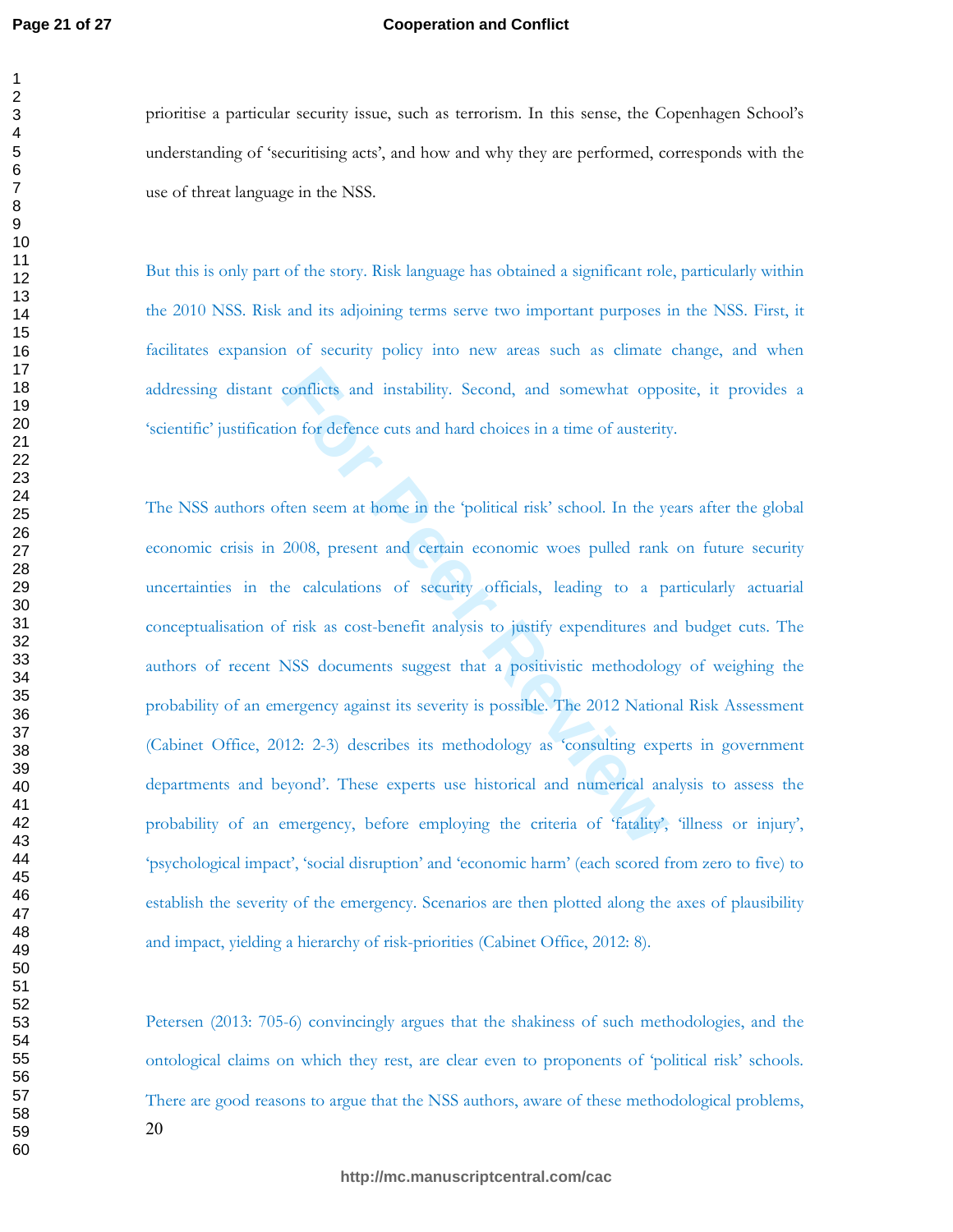sometimes use risk-security language as a rhetorical tool with which to superimpose order and objectivity on an unwieldy and contested security environment. The writing of the NSS is a highly political process, pitting different interests and perceptions against each other. A key goal for the 2010 NSS was to justify austerity cuts in defence spending. A 'national security risk assessment' provided seemingly uncontentious scientific justifications for such cuts.

particularly in the area of political risks rather than na<br>Committee criticized the 2010 NSS for a lack of strateg<br>ts several reasons for the discrepancy between discourse<br>the rhetorical usefulness of 'political risk' anal It is not easy to determine how risk-security language in the NSS *discourse* translates into risksecurity practices, particularly in the area of political risks rather than natural hazards. The Parliamentary Joint Committee criticized the 2010 NSS for a lack of strategic policy guidance. Our analysis suggests several reasons for the discrepancy between discourse and practice. First, as described above, the rhetorical usefulness of 'political risk' analysis. Second, the fact that risk assessment exercises, especially when dealing with *political* risks, leave too much room for interpretation when particular crises emerge. Finally, contextual factors play a role. After a relative lull in armed conflict and upheaval around the world in the late 2000s, the period after the publication of the 2010 NSS has been highly eventful. Violent conflict has spread across Africa's Sahel belt. The Arab Spring has led to widespread turmoil, including NATO intervention in Libya and large-scale civil war in Syria. A resurgent Russia has intervened militarily in parts of Georgia (2008) and Ukraine (2014) and is challenging NATO for influence and dominance in its near region. These developments are conducive to security practices focused on present and palpable political and military threats to the sovereignty and territorial integrity of European states and their allies. This could lead to the next NSS revision, scheduled for 2015, returning to a stronger emphasis on military defence capabilities and NATO credibility, justified in the traditional language of threat-security.

From a normative point of view, can the rise of risk in the NSS discourse be viewed as progressive? As we have shown, the 'political risk analysis' approach of the 2010 NSS is only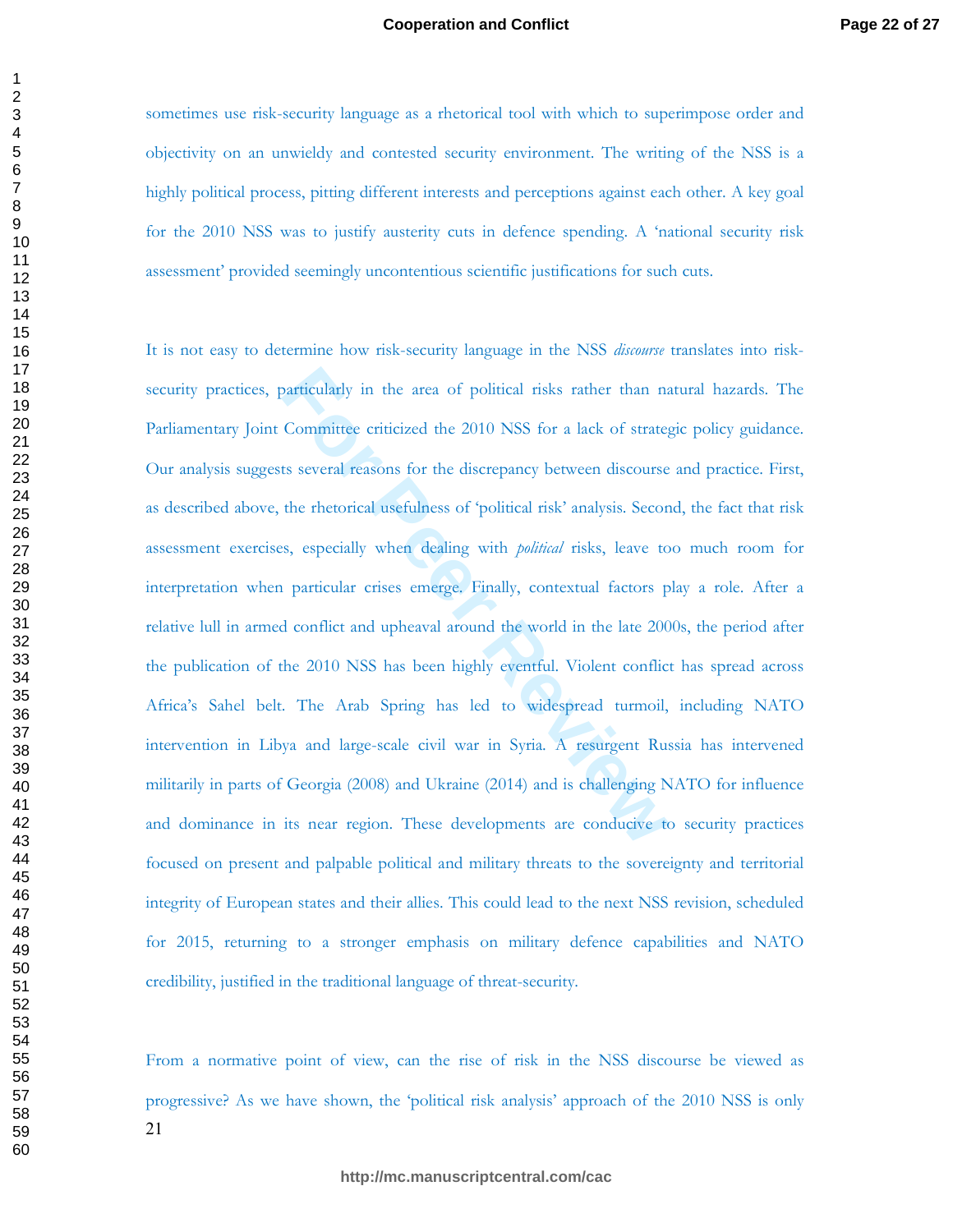$\mathbf{1}$ 

#### **Cooperation and Conflict**

seemingly objective. Considering the many risks on the horizon and the many ways in which their probability and impact can be gauged, there is room for political preferences and value judgments in the determination of risk hierarchies and choices of responses. Unlike the political risk school, the global risk management and governmentality schools both make normative judgments. And despite being contradictory, both their perspectives are applicable to the NSS.

tions, away from deterrence and war to diplomation, not just in new issue areas such as climate change, but and the sover seas instability. But the governmentality schan have negative normative implications. Risk assessmen In line with the global risk management school, risk language has justified the expansion of security policy options, away from deterrence and war to diplomatic, cooperative and precautionary action, not just in new issue areas such as climate change, but also in the focus on preventative approaches to overseas instability. But the governmentality school points out that these same trends can have negative normative implications. Risk assessments and risk registers justify the spread of routine practices of monitoring, intervention and control. An argument can be made that JACS, the newly developed conflict assessment tool, is an example of such a controlling practice, in which fragile states become subject to enhanced monitoring by an interventionist power in the name of preventive security.

In this article, we have investigated the conceptual, practical and normative implications of the rise of risk in the NSS discourse. Regarding the conceptualisation of security, our analysis of the NSS provides evidence that the rise of risk has expanded, not radically transformed, the concept of security. Moving to security practice, risk-security language performs so many functions in the NSS that there is no simple answer to the question of what this conceptual expansion means for UK security policy. It has accompanied, and facilitated, the inclusion of environmental hazards on the security agenda, and underpins the 'resilience' and 'preparedness' responses to extreme weather events. For political dangers, risk analysis may give policy makers better tools for scanning the security horizon, but may be less useful for prescribing action in particular crisis. Finally, the normative implications are mixed: The NSS's risk-security language provides more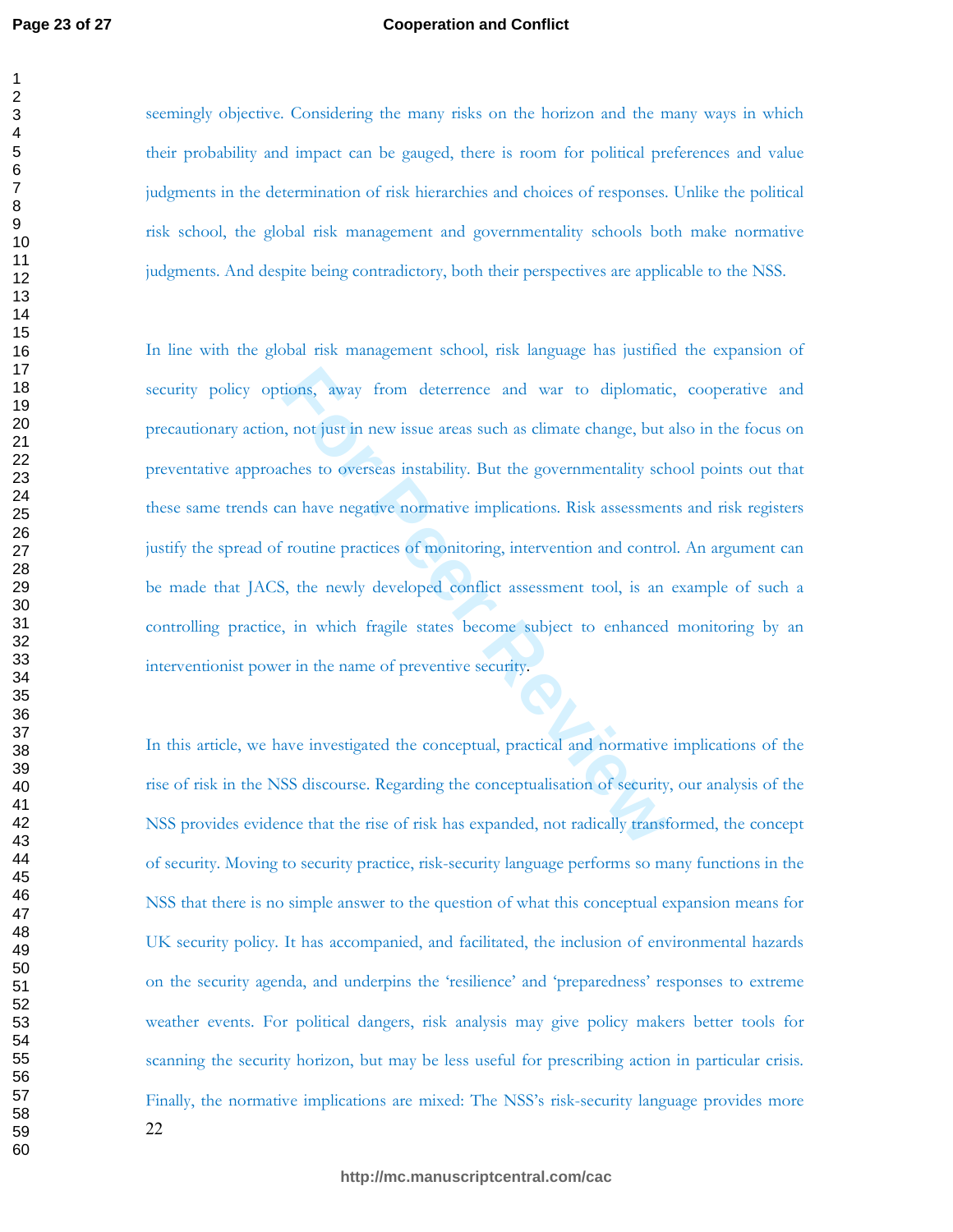room for non-violent, longer-term and cooperative security measures. But even preventive and non-confrontational security practices could increase levels of control and fear over a wider set of societal issues.

#### Funding acknowledgment

This work was supported by the Economic and Social Research Council.

#### **References**

- Aradau C and Van Munster R (2007) 'Governing terrorism through risk: Taking precautions, (un) knowing the future'. *European Journal of International Relations* 13(1): 89-115.
- Aradau C, Lobo-Guerrero L and Van Munster R (2008) 'Security, technologies of risk, and the political: Guest editors' introduction'. Security Dialogue 39(2-3): 147-154.

Beck U (1992) Risk society: Towards a new modernity. London: Sage.

Beck U (1995) *Ecological politics in an age of risk*. Cambridge: Polity Press.

Beck U (1999) World risk society. Cambridge: Polity Press.

- **Formal Scheme Terrorism in through risk:**<br>
The future'. *European Journal of International Relations* 13(1): 8<br>
nerrero L and Van Munster R (2008) 'Security, technolog<br>
st editors' introduction'. *Security Dialogue* 39(2-Beckett M (2007) 'Margaret Beckett on climate change. The case for climate security'. Speech, Royal United Services Institute, London, 10 May 2007. Available at: http://www.rusi.org/events/past/ref:E464343E93D15A/info:public/infoID:E4643430E 3E85A/ (last visit 29 April 2014).
- Buzan B, Wæver O and de Wilde J (1998) Security: A new framework for analysis. London: Lynne Rienner Publishers.
- Cabinet Office (2008) The National Security Strategy of the United Kingdom: Security in an interdependent world. London: Crown Copyright/Cabinet Office.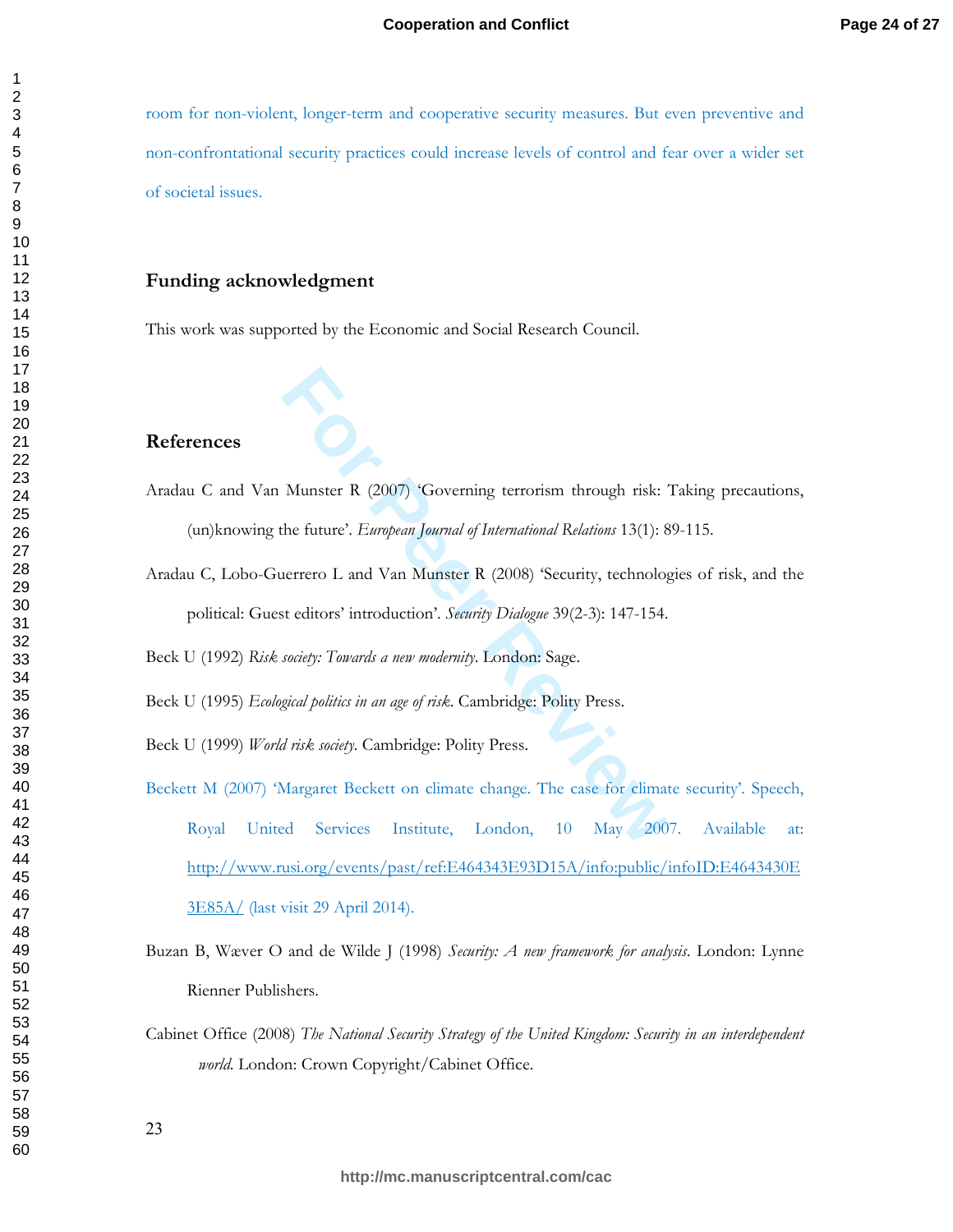$\mathbf{1}$  $\overline{2}$ 3  $\overline{\mathbf{4}}$ 5 6

#### **Cooperation and Conflict**

| Cabinet Office (2009) National Security Strategy: Update 2009: Security for the next generation. London:<br>Crown Copyright/Cabinet Office.                                                                                             |
|-----------------------------------------------------------------------------------------------------------------------------------------------------------------------------------------------------------------------------------------|
| Cabinet Office (2010a) A strong Britain in an age of uncertainty. The National Security Strategy. London:<br>Crown Copyright/Cabinet Office.                                                                                            |
| Cabinet Office (2010b) Securing Britain in an age of uncertainty. The Strategic Security and Defence Review.<br>London: Crown Copyright/Cabinet Office.                                                                                 |
| Cabinet Office (2011) Strategic National Framework on Community Resilience. London: Crown<br>Copyright/Cabinet Office.                                                                                                                  |
| Cabinet Office (2012). National risk register for civil emergencies - 2012 edition. London: Crown<br>Copyright/Cabinet Office.                                                                                                          |
| Ciuta F (2009) 'Security and the problem of context: A hermeneutical critique of securitisation<br>theory'. Review of International Studies 35(2): 301-326.                                                                             |
| Coker C (2002) Globalisation and insecurity in the twenty-first century: NATO and the management of risk.<br>Adelphi Paper no. 345. London: International Institute of Strategic Studies and Oxford<br>University Press.                |
| Corry O (2010) 'Securitization and 'Riskization': Two grammars of security'. Working paper<br>prepared for Standing Group on International Relations, 7th Pan-European<br>International Relations Conference. Stockholm 9-11 September. |
| Corry O (2012) 'Securitisation and 'Riskification': Second-order security and the politics of<br>climate change'. Millennium: Journal of International Studies 40(2): 235-258.                                                          |
| Development, Concepts and Doctrine Centre (DCDC) (2007) The DCDC Global Strategic Trends<br>Programme 2007-2036, 3rd edition. Shrivenham: Crown Copyright/MOD.                                                                          |
| Development, Concepts and Doctrine Centre (DCDC) (2010a) Strategic Trends Programme. Future<br>character of conflict. Shrivenham: Crown Copyright/MOD.                                                                                  |
| Development, Concepts and Doctrine Centre (DCDC) (2010b) Strategic Trends Programme. Global<br>strategic trends - Out to 2040, 4 <sup>th</sup> edition. Shrivenham: Crown Copyright/MOD.                                                |
| 24                                                                                                                                                                                                                                      |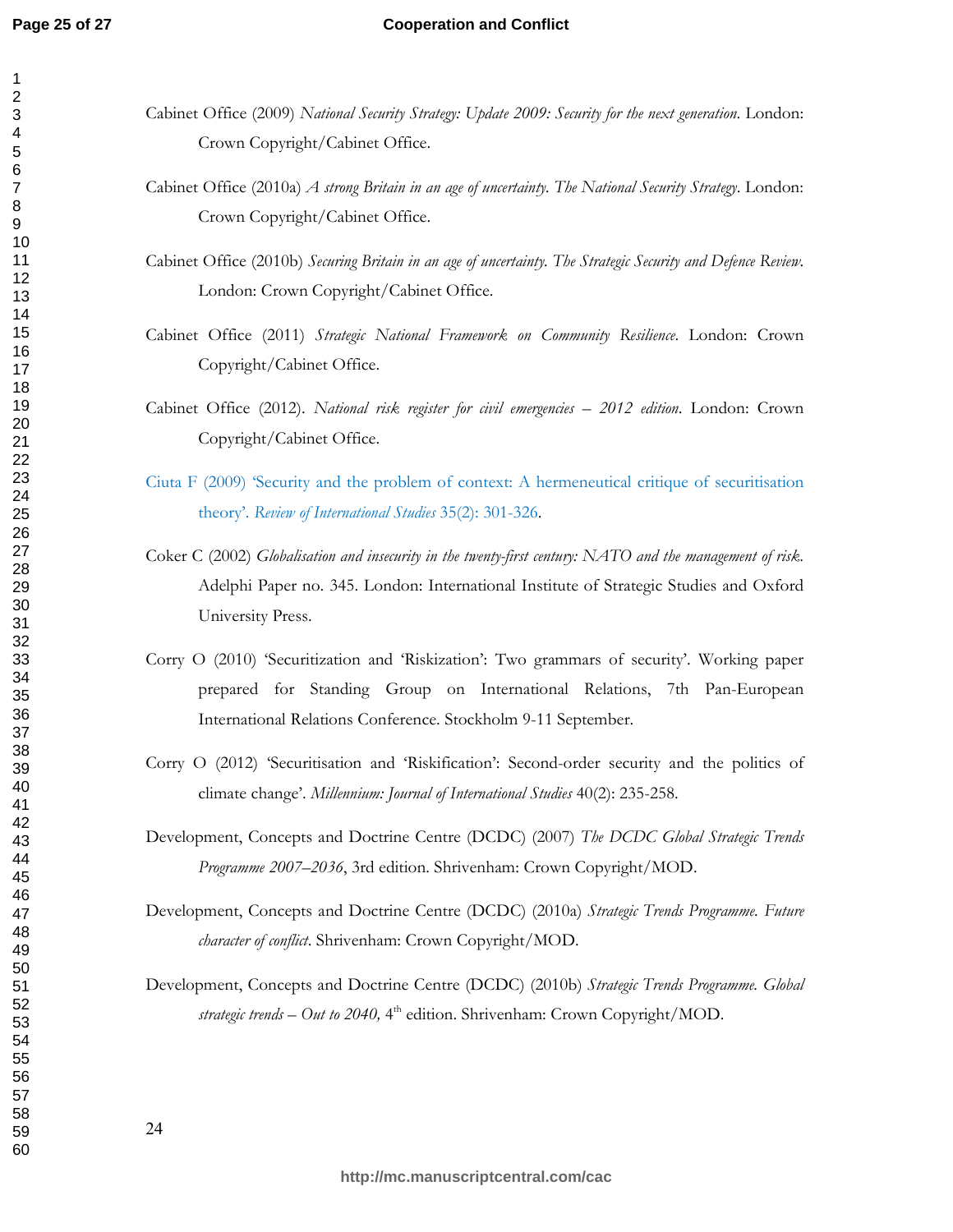- Department for International Development (DFID), Foreign Commonwealth Office (FCO) and Ministry of Defence (MOD) (2011) Building stability overseas strategy. Crown Copyright/ DFID, FCO & MOD.
- Elbe S (2008) 'Risking lives: Aids, security and three concepts of risk'. Security Dialogue 39(2-3): 177-198.
- Foreign and Commonwealth Office (FCO) (2010) Preparing for global climate change: An adaptation plan for the FCO. London: FCO, Global and Economic Issues Directorate.
- de Goede M (2008) 'Beyond risk: Premediation and the post-9/11 security imagination'. Security Dialogue 39(2-3): 155-176.
- Heng Y-K (2006) War as risk management: Strategy and conflict in an age of globalised risks. Routledge: London.
- "Beyond risk: Premediation and the post-9/11 security i<br>
3): 155-176.<br>
"*ar as risk management: Strategy and conflict in an age of globali*<br>
"*ar as risk management: Strategy and conflict in an age of globali*<br>
the Nationa Joint Committee on the National Security Strategy (2012). 'First review of the National Security Strategy 2010'. First Report of Session 2010–12, HL Paper 265 HC 1384. London: The Stationary Office.

Hammerstad A (2014) The rise and decline of a global security actor: UNHCR, refugee protection and

security. Oxford: Oxford University Press.

- Joint Doctrine & Concept Centre (JDCC) (2003) Strategic Trends, 1st edition. Shrivenham: Crown Copyright/MOD.
- Joseph J (2011) 'Are the French resilient? Resilience as Anglo-Saxon governmentality'. Conference paper presented at the Millennium Annual Conference 2011. London, 22-23 October.

Ministry of Defence (MOD) (1998) Strategic Defence Review. London: MOD.

- Ministry of Defence (MOD) (2002a) The Strategic Defence Review. A new chapter. Volume I. London: Crown Copyright/MOD.
- Ministry of Defence (MOD) (2002b) The Strategic Defence Review. A new chapter. Supporting information & analysis. Volume II. London: Crown Copyright/MOD.
- Ministry of Defence (MOD) (2003). Delivering security in a changing world. Defence White Paper. London: Crown Copyright/MOD.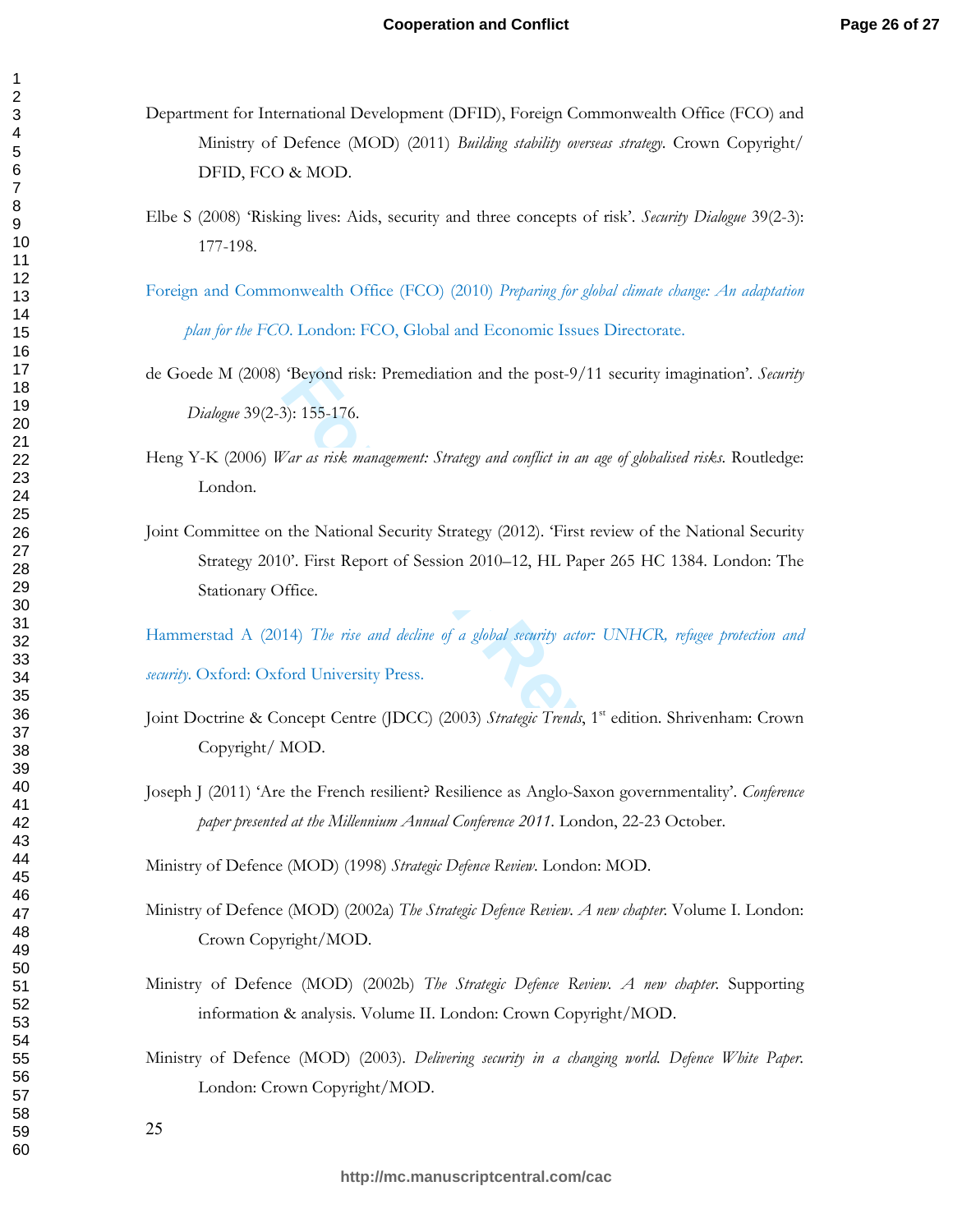#### **Cooperation and Conflict**

Ministry of Defence (MOD) (2008) British defence doctrine. Shrivenham: Crown Copyright/MOD.

- Mythen G and Walklate S (2008) 'Terrorism, risk and international security: The perils of asking 'what if?'. Security Dialogue 39(2-3): 221-242.
- Petersen, K L (2012) 'Risk: A field within Security Studies'. European Journal of International **Relations 18(4): 693-717.**
- Rasmussen M V (2001) 'Reflexive security: NATO and international risk society'. Millennium: *Journal of International Studies* 30(2): 285-309.
- Rasmussen M V (2004) 'It sounds like a riddle: Security Studies, the war on terror, and risk', *Millennium: Journal of International Studies* 33(2): 381-395.
- Salter M B (2008) 'Imagining numbers: Risk, quantification and aviation security'. Security Dialogue  $39(2-3): 243-266.$
- Trombetta M J (2008) 'Environmental security and climate change: Analysing the discourse'. *Cambridge Review of International Affairs* 21(4): 585-602.
- manna smans 30(2). 203-303.<br> **For Peer Review Studies, the war contain of International Studies 33(2): 381-395.**<br> **For Per Review Studies 33(2): 381-395.**<br> **For Per Review All Algers** 21(4): 585-602.<br> **For Peer Review of I** Van Munster R (2005) 'Logics of security: The Copenhagen School, risk management and the war on terror'. Political Science Publication 10/2005. Odense: University of Southern Denmark.
- Williams M J (2008) '(In)Security Studies, reflexive modernization and the Risk Society'. *Cooperation and Conflict* 43(1): 57-79.

#### **Endnotes**

---------------------------------------- --------

<sup>&</sup>lt;sup>1</sup> David Cameron and Nick Clegg's introduction to the 2010 National Security Strategy (Cabinet Office, 2010a: )-

<sup>&</sup>lt;sup>2</sup> Petersen calls this 'critical risk studies', and combines Foucauldian analysts and Critical Theory scholars in the Frankfurt school tradition. There are crucial distinctions between Critical Theory and the governmentality tradition. Since Critical Theory has produced few risk-security studies, we focus here only on the governmentality approach.